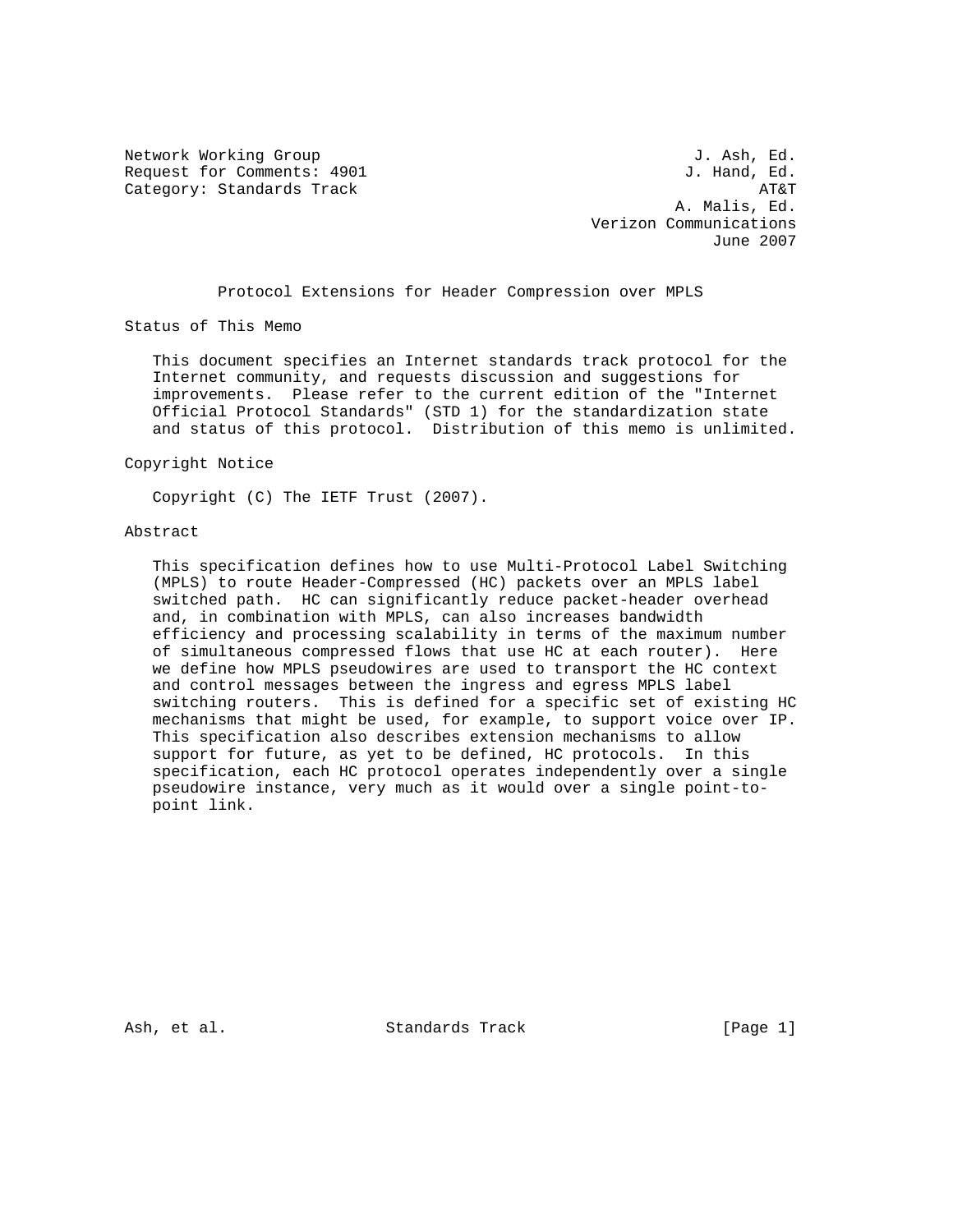Table of Contents

| 3.             |                                                        |
|----------------|--------------------------------------------------------|
|                |                                                        |
|                | 4.1. MPLS Pseudowire Setup and Signaling 13            |
|                | 4.2. Header Compression Scheme Setup, Negotiation, and |
|                |                                                        |
|                | 4.2.1. Configuration Option Format [RFC3544] 15        |
|                | 4.2.2. RTP-Compression Suboption [RFC3544] 17          |
|                | 4.2.3. Enhanced RTP-Compression Suboption [RFC3544] 18 |
|                | 4.2.4. Negotiating Header Compression for Only TCP     |
|                | or Only Non-TCP Packets [RFC3544] 19                   |
|                | 4.2.5. Configuration Option Format $[RFC3241]$ 20      |
|                | 4.2.6. PROFILES Suboption [RFC3241] 21                 |
|                | 4.3. Encapsulation of Header Compressed Packets 22     |
|                |                                                        |
|                |                                                        |
|                |                                                        |
| $7_{\circ}$    |                                                        |
| 8 <sub>1</sub> |                                                        |
| 9              |                                                        |
|                |                                                        |
|                |                                                        |

Ash, et al. Standards Track [Page 2]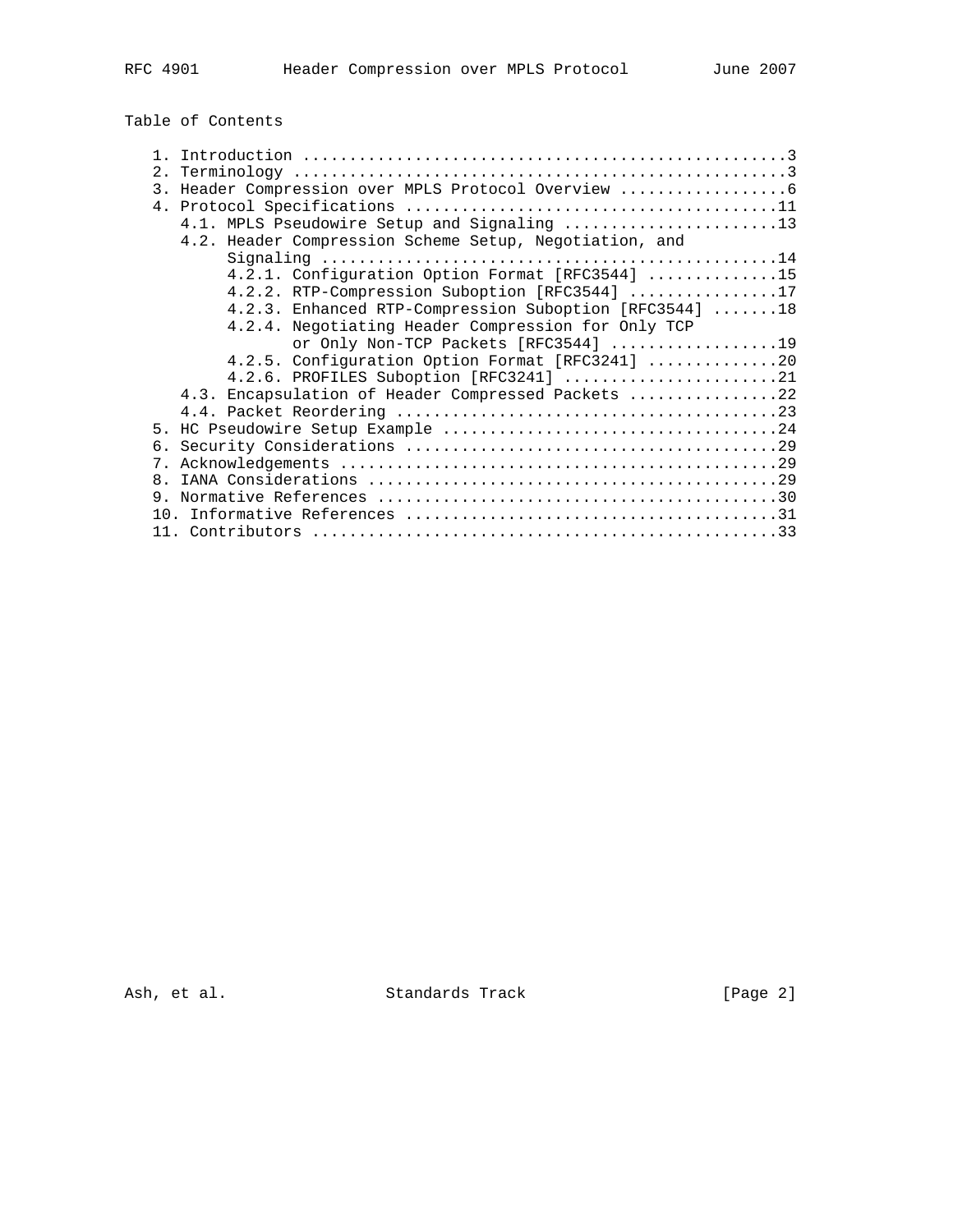# 1. Introduction

 Voice over IP (VoIP) typically uses the encapsulation voice/RTP/UDP/IP. When MPLS labels [RFC3031] are added, this becomes voice/RTP/UDP/IP/MPLS-labels. MPLS VPNs (e.g., [RFC4364]) use label stacking, and in the simplest case of IPv4 the total packet header is at least 48 bytes, while the voice payload is often no more than 30 bytes, for example. When IPv6 is used, the relative size of the header in comparison to the payload is even greater. The interest in header compression (HC) is to exploit the possibility of significantly reducing the overhead through various compression mechanisms, such as with enhanced compressed RTP (ECRTP) [RFC3545] and robust header compression (ROHC) [RFC3095, RFC3095bis, RFC4815], and also to increase scalability of HC. MPLS is used to route HC packets over an MPLS label switched path (LSP) without compression/decompression cycles at each router. Such an HC over MPLS capability can increase bandwidth efficiency as well as the processing scalability of the maximum number of simultaneous compressed flows that use HC at each router. Goals and requirements for HC over MPLS are discussed in [RFC4247]. The solution using MPLS pseudowire (PW) technology put forth in this document has been designed to address these goals and requirements.

2. Terminology

 The key words "MUST", "MUST NOT", "REQUIRED", "SHALL", "SHALL NOT", "SHOULD", "SHOULD NOT", "RECOMMENDED", "MAY", and "OPTIONAL" in this document are to be interpreted as described in RFC 2119 [RFC2119].

 Context: the state associated with a flow subject to IP header compression. While the exact nature of the context is specific to a particular HC protocol (CRTP, ECRTP, ROHC, etc.), this state typically includes:

- the values of all of the fields in all of the headers (IP, UDP, TCP, RTP, Encapsulating Security Payload (ESP), etc.) that the particular header compression protocol operates on for the last packet of the flow sent (by the compressor) or received (by the decompressor).
- the change in the value of some of the fields in the IP, UDP, TCP, etc. headers between the last two consecutive sent packets (compressor) or received packets (decompressor) of the flow. Some of the fields in the header change by a constant amount between subsequent packets in the flow most of the time. Saving the changes in these fields from packet to packet allows

Ash, et al. Standards Track [Page 3]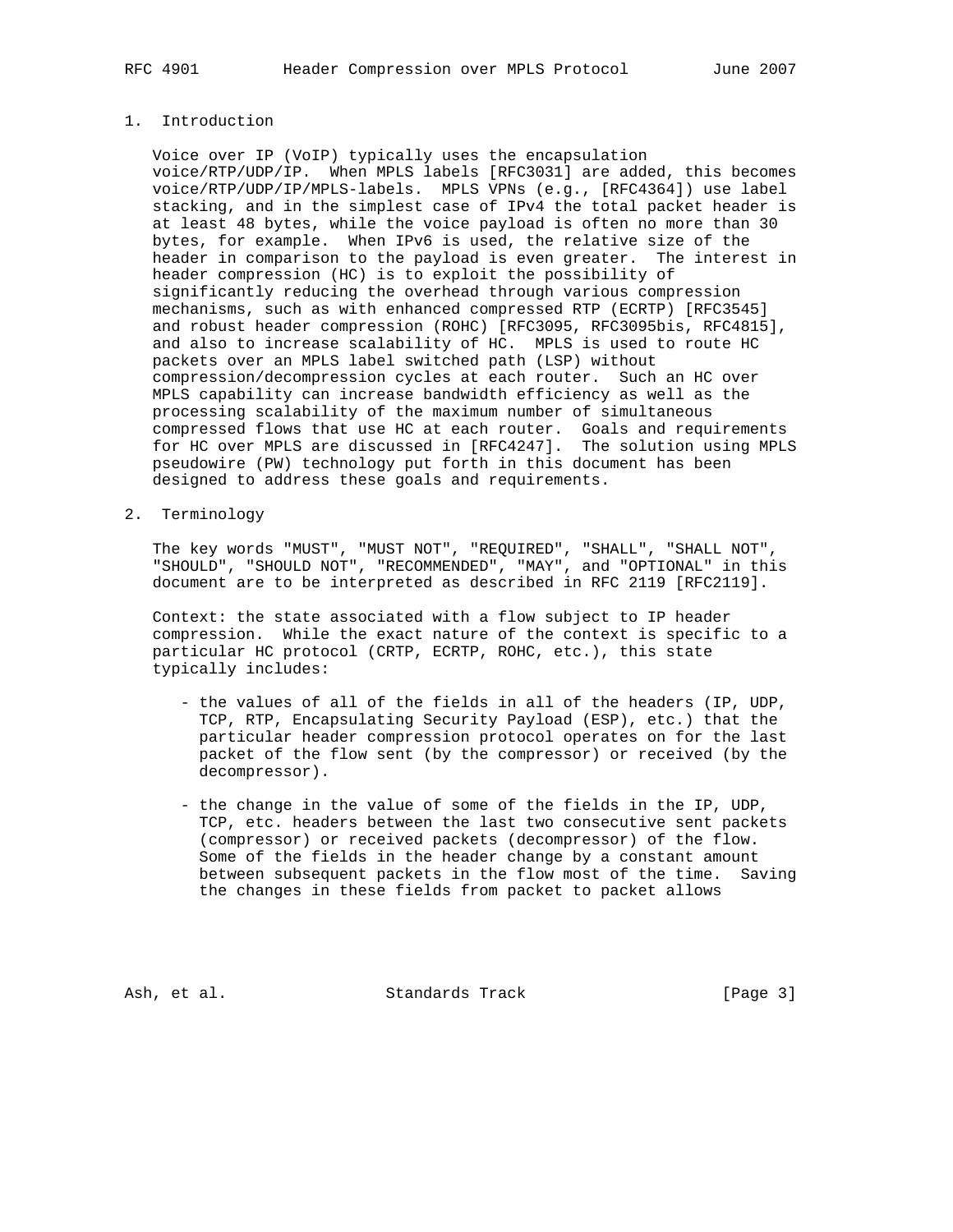verification that a constant rate of change is taking place, and to take appropriate action when a deviation from the normal changes are encountered.

 For most HC protocols, a copy of the context of each compressed flow is maintained at both the compressor and the decompressor.

 compressed Real-time Transport Protocol (CRTP): a particular HC protocol described in [RFC2508].

 Context ID (CID): a small number, typically 8 or 16 bits, used to identify a particular flow, and the context associated with the flow. Most HC protocols in essence work by sending the CID across the link in place of the full header, along with any unexpected changes in the values in the various fields of the headers.

 Enhanced Compressed Real-time Protocol (ECRTP): a particular HC protocol described in [RFC3545].

 Forwarding Equivalence Class (FEC): a group of packets that are forwarded in the same manner (e.g., over the same LSP, with the same forwarding treatment)

 Header Compression scheme (HC scheme): a particular method of performing HC and its associated protocol. Multiple methods of HC have been defined, including Robust Header Compression (ROHC [RFC3095, RFC3095bis]), compressed RTP (CRTP, [RFC2508]), enhanced CRTP (ECRTP, [RFC3545]), and IP Header Compression (IPHC, [RFC2507]). This document explicitly supports all of the HC schemes listed above, and is intended to be extensible to others that may be developed.

 Header Compression channel (HC channel): a session established between a header compressor and a header decompressor using a single HC scheme, over which multiple individual flows may be compressed. From this perspective, every PPP link over which HC is operating defines a single HC channel, and based on this specification, every HC PW defines a single HC channel. HC PWs are bi-directional, which means that a unidirectional leg of the PW is set up in each direction. One leg of the bi-directional PW may be set up to carry only compression feedback, not header compressed traffic. An HC channel should not be confused with the individual traffic flows that may be compressed using a single Context ID. Each HC channel manages a set of unique CIDs.

 IP Header Compression (IPHC): a particular HC protocol described in [RFC2507]

Ash, et al. Standards Track [Page 4]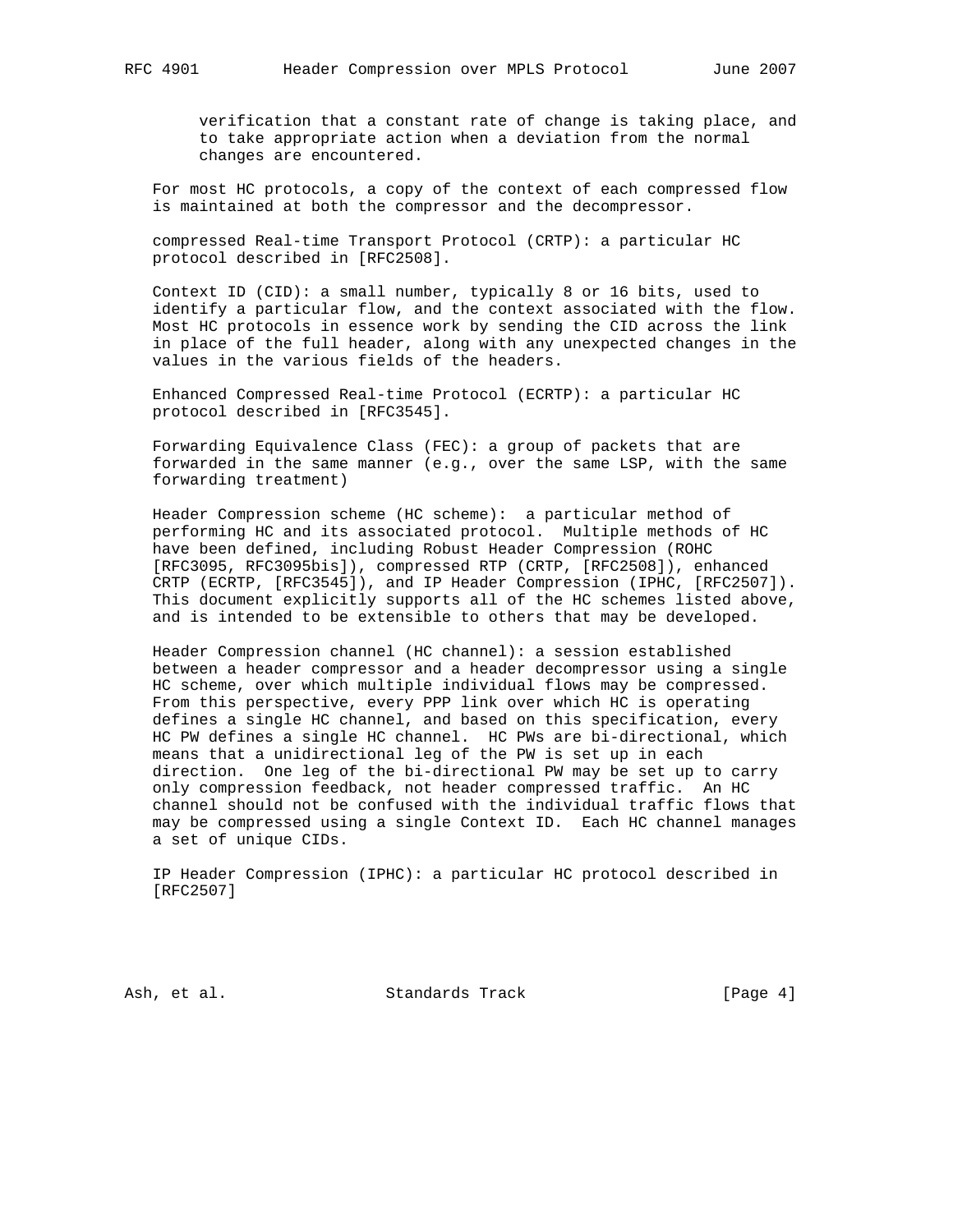Label: a short fixed length physically contiguous identifier that is used to identify a FEC, usually of local significance

Label Stack: an ordered set of labels

 Label Switched Path (LSP): the path through one or more LSRs at one level of the hierarchy followed by a packet in a particular forwarding equivalence class (FEC)

 Label Switching Router (LSR): an MPLS node that is capable of forwarding native L3 packets

 MPLS domain: a contiguous set of nodes that operate MPLS routing and forwarding and which are also in one Routing or Administrative Domain

 MPLS label: a label that is carried in a packet header, and that represents the packet's FEC

 MPLS node: a node that is running MPLS. An MPLS node will be aware of MPLS control protocols, will operate one or more L3 routing protocols, and will be capable of forwarding packets based on labels. An MPLS node may also optionally be capable of forwarding native L3 packets.

 Multiprotocol Label Switching (MPLS): an IETF working group and the effort associated with the working group, including the technology (signaling, encapsulation, etc.) itself

 Packet Switched Network (PSN): Within the context of Pseudowire PWE3, this is a network using IP or MPLS as the mechanism for packet forwarding.

 Protocol Data Unit (PDU): the unit of data output to, or received from, the network by a protocol layer.

 Pseudowire (PW): a mechanism that carries the essential elements of an emulated service from one provider edge router to one or more other provider edge routers over a PSN

 Pseudowire Emulation Edge to Edge (PWE3): a mechanism that emulates the essential attributes of service (such as a T1 leased line or Frame Relay) over a PSN

 Pseudowire PDU (PW-PDU): a PDU sent on the PW that contains all of the data and control information necessary to emulate the desired service

Ash, et al. Standards Track [Page 5]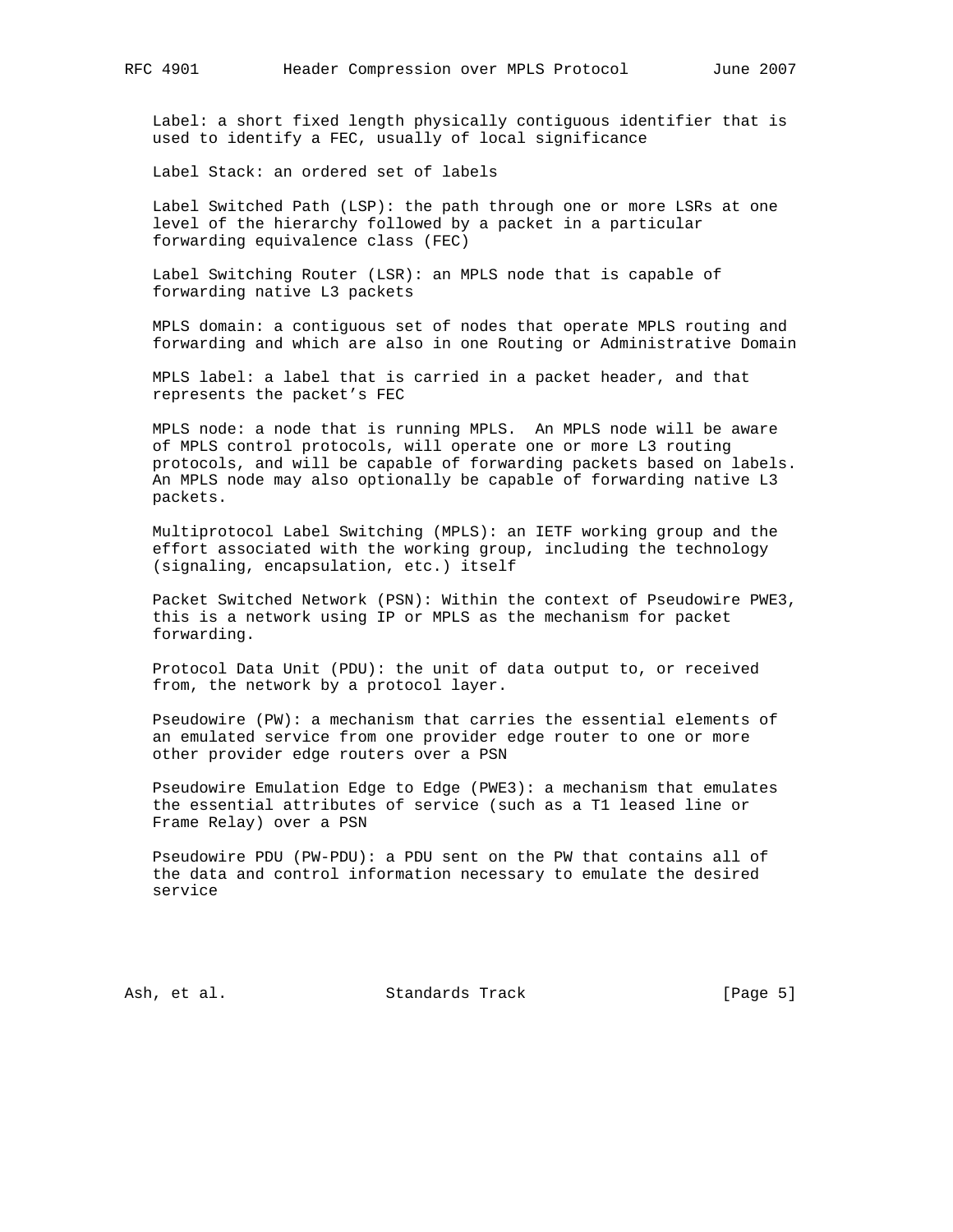PSN Tunnel: a tunnel across a PSN, inside which one or more PWs can be carried

 PSN Tunnel Signaling: a protocol used to set up, maintain, and tear down the underlying PSN tunnel

 PW Demultiplexer: data-plane method of identifying a PW terminating at a provider edge router

 Real Time Transport Protocol (RTP): a protocol for end-to-end network transport for applications transmitting real-time data, such as audio or video [RFC3550].

 Robust Header Compression (ROHC): a particular HC protocol consisting of a framework [RFC3095bis] and a number of profiles for different protocols, e.g., for RTP, UDP, ESP [RFC3095], and IP [RFC3843]

Tunnel: a method of transparently carrying information over a network

3. Header Compression over MPLS Protocol Overview

 To implement HC over MPLS, after the ingress router applies the HC algorithm to the IP packet, the compressed packet is forwarded on an MPLS LSP using MPLS labels, and then the egress router restores the uncompressed header. Any of a number of HC algorithms/protocols can be used. These algorithms have generally been designed for operation over a single point-to-point link-layer hop. MPLS PWs [RFC3985], which are used to provide emulation of many point-to-point link layer services (such as frame relay permanent virtual circuits (PVCs) and ATM PVCs) are used here to provide emulation of a single, point-to point link layer hop over which HC traffic may be transported.

 Figure 1 illustrates an HC over MPLS channel established on an LSP that traverses several LSRs, from  $R1/HC$  -->  $R2$  -->  $R3$  -->  $R4/HD$ , where R1/HC is the ingress router performing HC, and R4/HD is the egress router performing header decompression (HD). This example assumes that the packet flow being compressed has RTP/UDP/IP headers and is using a HC scheme such as ROHC, CRTP, or ECRTP. Compression of the RTP/UDP/IP header is performed at R1/HC, and the compressed packets are routed using MPLS labels from R1/HC to R2, to R3, and finally to R4/HD, without further decompression/recompression cycles. The RTP/UDP/IP header is decompressed at R4/HD and can be forwarded to other routers, as needed. This example assumes that the application is VoIP and that the HC algorithm operates on the RTP, UDP, and IP headers of the VoIP flows. This is an extremely common application of HC, but need not be the only one. The HC algorithms supported by the protocol extensions specified in this document may operate on TCP or IPsec ESP headers as well.

Ash, et al. Standards Track [Page 6]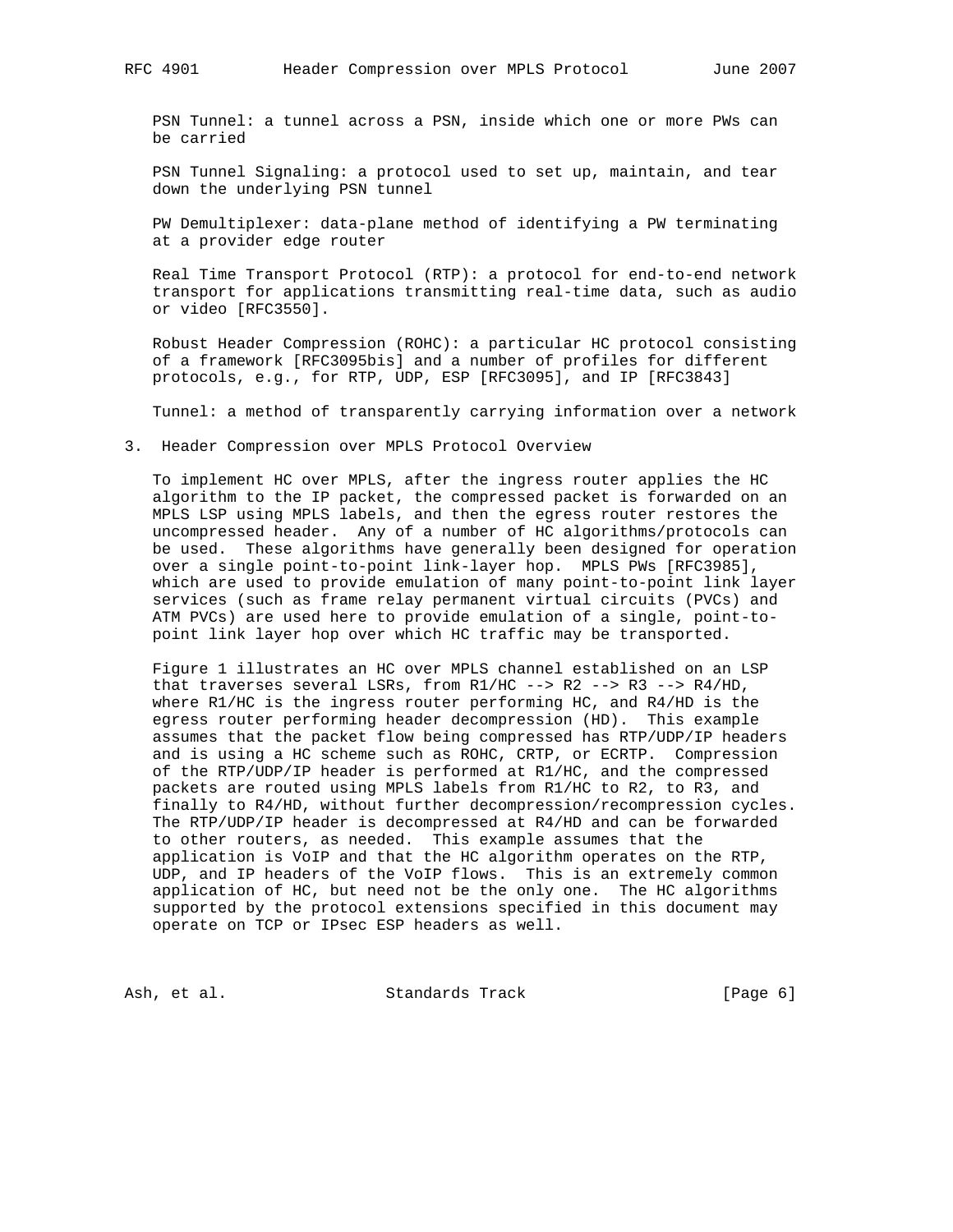| data (e.g., voice)/RTP/UDP/IP/link layer V \_\_\_\_\_ | | |R1/HC| Header Compression (HC) Performed |\_\_\_\_\_| | data (e.g., voice)/compressed-header/MPLS-labels V \_\_\_\_\_ | | R2 | Label Switching (no compression/decompression) | data (e.g., voice)/compressed-header/MPLS-labels V \_\_\_\_\_ | | R3 | Label Switching |\_\_\_\_\_| (no compression/decompression) | | data (e.g., voice)/compressed-header/MPLS-labels V \_\_\_\_\_ | | R4/HD | Header Decompression (HD) Performed |\_\_\_\_\_| | data (e.g., voice)/RTP/UDP/IP/link layer V

Figure 1: Example of HC over MPLS over Routers R1 --> R4

 In the example scenario, HC therefore takes place between R1 and R4, and the MPLS LSP transports data/compressed-header/MPLS-labels instead of data/RTP/UDP/IP/MPLS-labels, often saving more than 90% of the RTP/UDP/IP overhead. Typically there are two MPLS labels (8 octets) and a link-layer HC control parameter (2 octets). The MPLS label stack and link-layer headers are not compressed. Therefore, HC over MPLS can significantly reduce the header overhead through compression mechanisms.

 HC reduces the IP/UDP/RTP headers to 2-4 bytes for most packets. Half of the reduction in header size comes from the observation that half of the bytes in the IP/UDP/RTP headers remain constant over the life of the flow. After sending the uncompressed header template once, these fields may be removed from the compressed headers that

Ash, et al. Standards Track [Page 7]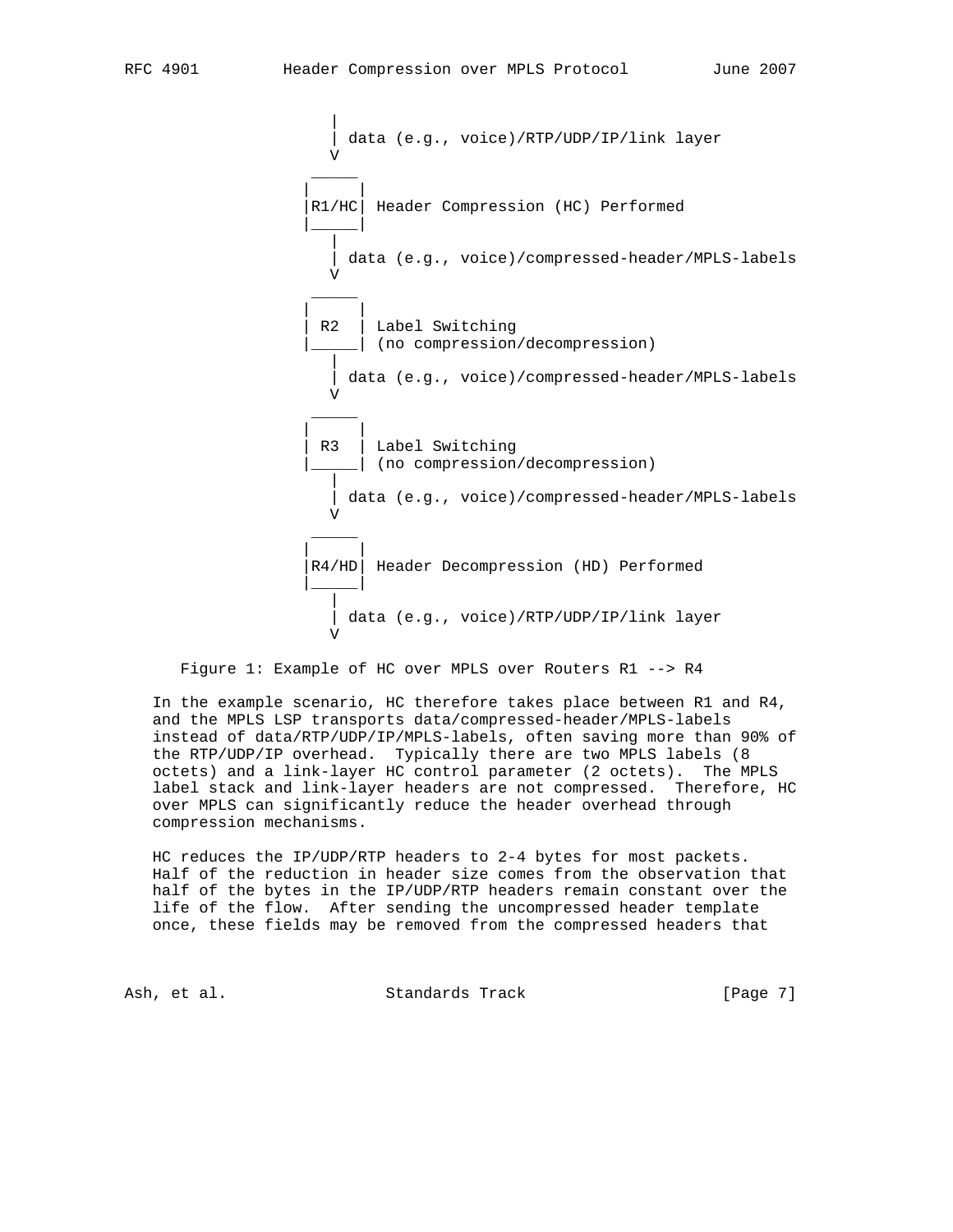follow. The remaining compression comes from the observation that although several fields change in every packet, the difference from packet to packet is often constant or at least limited, and therefore the second-order difference is zero.

 The compressor and decompressor both maintain a context for each compressed flow. The context is the session state shared between the compressor and decompressor. The details of what is included in the context may vary between HC schemes. The context at the compressor would typically include the uncompressed headers of the last packet sent on the flow, and some measure of the differences in selected header field values between the last packet transmitted and the packet(s) transmitted just before it. The context at the decompressor would include similar information about received packets. With this information, all that must be communicated across the wire is an indication of which flow a packet is associated with (the CID), and some compact encoding of the second order differences (i.e., the harder to predict differences) between packets.

 MPLS PWs [RFC3985] are used to transport the HC packets between the ingress and egress MPLS LSRs. Each PW acts like a logical point-to point link between the compressor and the decompressor. Each PW supports a single HC channel, which, from the perspective of the HC scheme operation, is similar to a single PPP link or a single frame relay PVC. One exception to this general model is that PWs carry only packets with compressed headers, and do not share the PW with uncompressed packets.

 The PW architecture specifies the use of a label stack with at least 2 levels. The label at the bottom of the stack is called the PW label. The PW label acts as an identifier for a particular PW. With HC PWs, the compressor adds the label at the bottom of the stack and the decompressor removes this label. No LSRs between the compressor and decompressor inspect or modify this label. Labels higher in the stack are called the packet switch network (PSN) labels, and are used to forward the packet through the MPLS network as described in [RFC3031]. The decompressor uses the incoming MPLS PW label (the label at the bottom of the stack), along with the CID to locate the proper decompression context. Standard HC methods (e.g., ECRTP, ROHC, etc.) are used to determine the contexts. The CIDs are assigned by the HC as normal, and there would be no problem if duplicate CIDs are received at the HD for different PWs, which support different compressed channels. For example, if two different compressors, HCa and HCb, both assign the same CID to each of 2 separate flows destined to decompressor HDc, HDc can still differentiate the flows and locate the proper decompression context for each, because the tuples <PWlabel-HCa, CID> and <PWlabel-HCb, CID> are still unique.

Ash, et al. Standards Track [Page 8]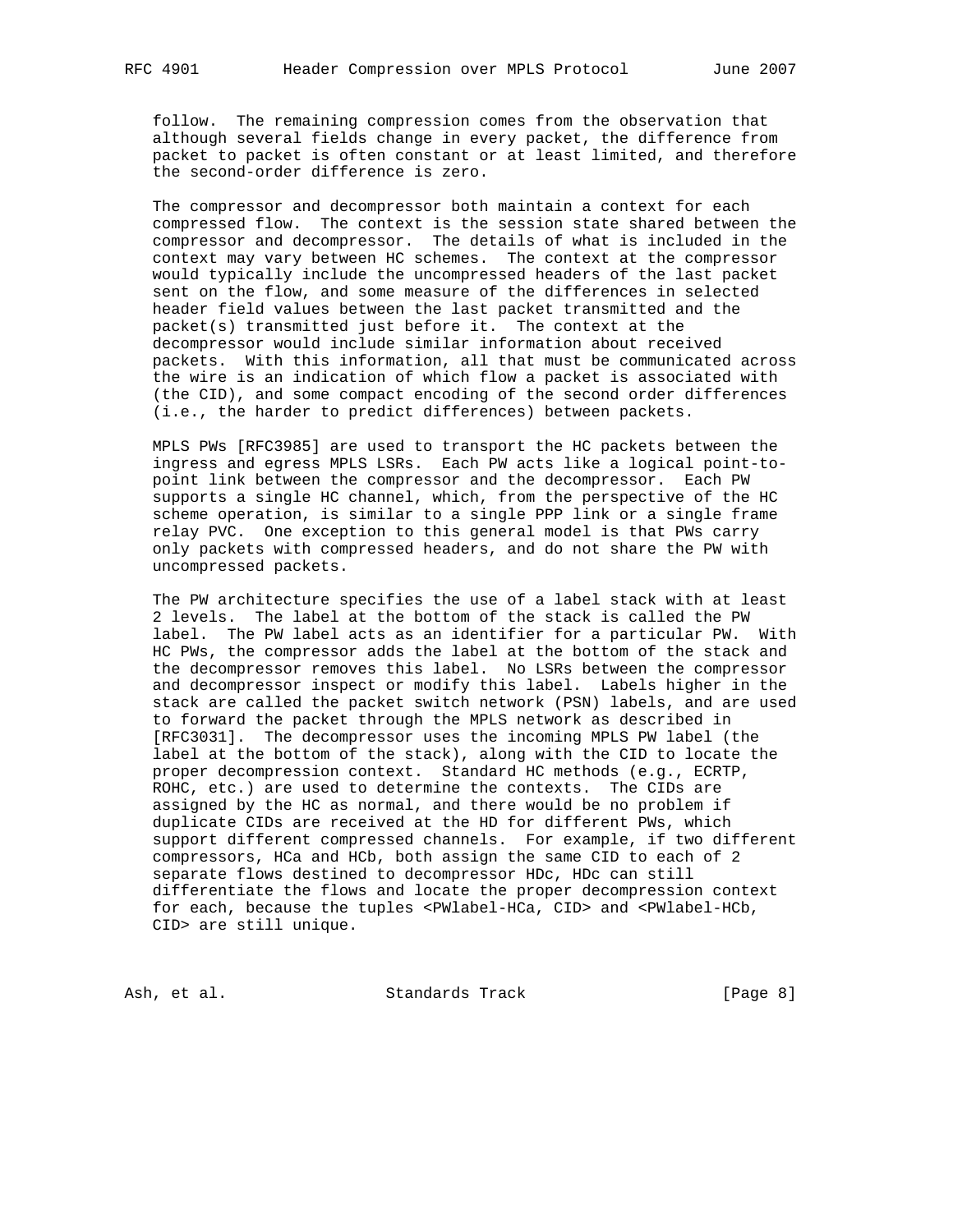In addition to the PW label and PSN label(s), HC over MPLS packets also carry a HC control parameter. The HC control parameter contains both a packet type field and a packet length field. The packet type field is needed because each HC scheme supported by this specification defines multiple packet types, for example, "full header" packets, which are used to initialize and/or re-synchronize the context between compressor and decompressor, vs. normal HC packets. And most of the HC schemes require that the underlying link layer protocols provide the differentiation between packet types. Similarly, one of the assumptions that is part of most of the HC schemes is that the packet length fields in the RTP/UDP/IP, etc. headers need not be explicitly sent across the network, because the IP datagram length can be implicitly determined from the lower layers. This specification assumes that, with one exception, the length of an HC IP datagram can be determined from the link layers of the packets transmitted across the MPLS network. The exception is for packets that traverse an Ethernet link. Ethernet requires padding for packets whose payload size is less than 46 bytes in length. So the HC control parameter contains a length field of 6 bits to encode the lengths of any HC packets less than 64 bytes in length.

 HC PWs are set up by the PW signaling protocol [RFC4447]. [RFC4447] actually defines a set of extensions to the MPLS label distribution protocol (LDP) [RFC3036]. As defined in [RFC4447], LDP signaling to set up, tear down, and manage PWs is performed directly between the PW endpoints, in this case, the compressor and the decompressor. PW signaling is used only to set up the PW label at the bottom of the stack, and is used independently of any other signaling that may be used to set up PSN labels. So, for example, in Figure 1, LDP PW signaling would be performed directly between R1/HC and R4/HD. Router R2 and R3 would not participate in PW signaling.

 [RFC4447] provides extensions to LDP for PWs, and this document provides further extensions specific to HC. Since PWs provide a logical point-to-point connection over which HC can be run, the extensions specified in this document reuse elements of the protocols used to negotiate HC over the Point-to-Point Protocol [RFC1661]. [RFC3241] specifies how ROHC is used over PPP and [RFC3544] specifies how several other HC schemes (CRTP, ECRTP, IPHC) are used over PPP. Both of these RFCs provide configuration options for negotiating HC over PPP. The formats of these configuration options are reused here for setting up HC over PWs. When used in the PPP environment, these configuration options are used as extensions to PPP's IP Control Protocol [RFC1332] and the detailed PPP options negotiations process described in [RFC1661]. This is necessary because a PPP link may support multiple protocols, each with its own addressing scheme and options. Achieving interoperability requires a negotiation process

Ash, et al. Standards Track [Page 9]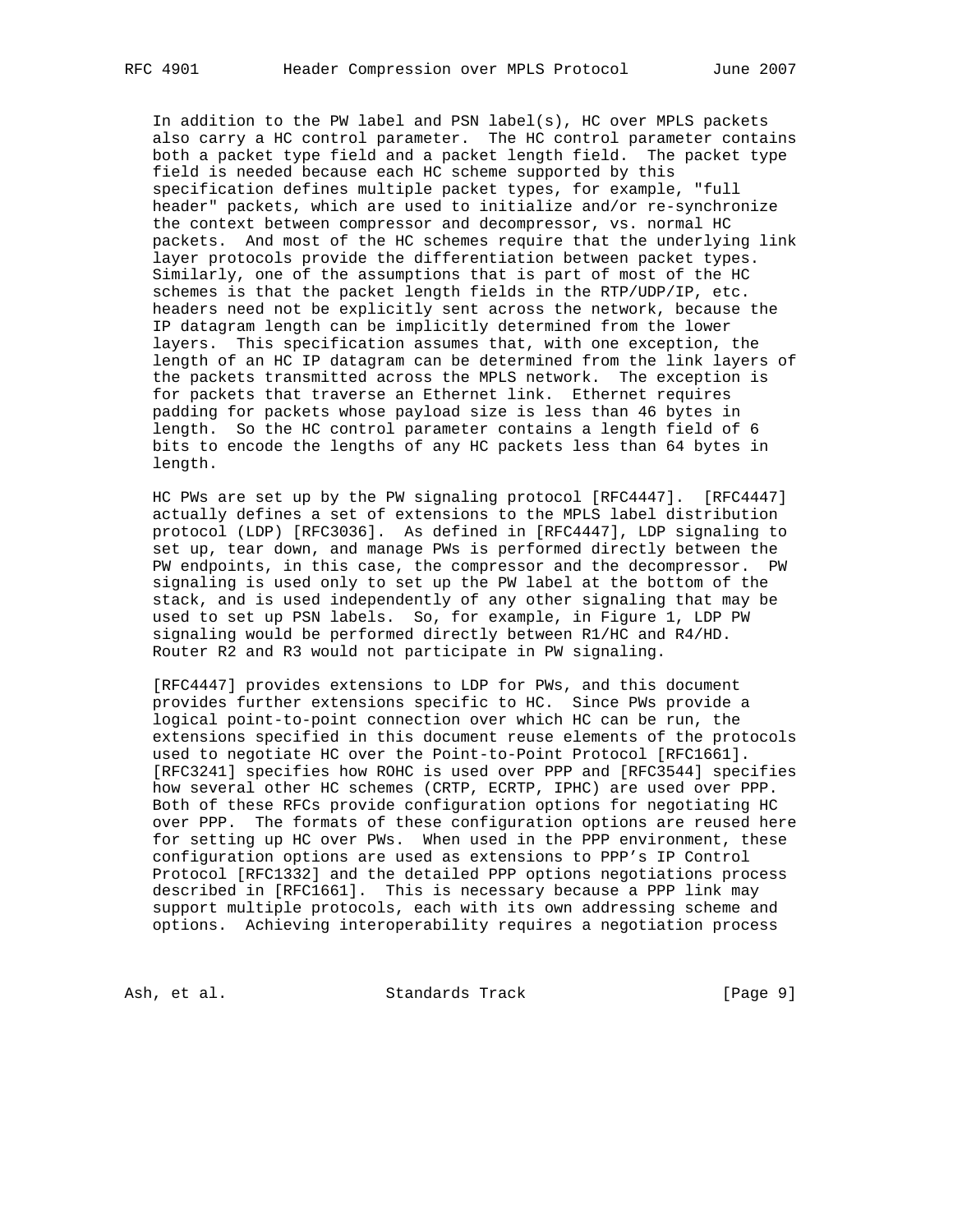so that the nodes at each end of the link can agree on a set of protocols and options that both support. However, a single HC PW supports only HC traffic using a single HC scheme. So while the formats of configuration options from [RFC3241] and [RFC3544] are reused here, the detailed PPP negotiation process is not. Instead, these options are reused here just as descriptors (TLVs in the specific terminology of LDP and [RFC4447]) of basic parameters of an HC PW. These parameters are further described in Section 4. The HC configuration parameters are initially generated by the decompressor and describe what the decompressor is prepared to receive.

 Most HC schemes use a feedback mechanism which requires bi directional flow of HC packets, even if the flow of compressed IP packets is in one direction only. The basic signaling process of [RFC4447] sets up unidirectional PWs, and must be repeated in each direction in order to set up the bi-directional flow needed for HC.

 Figure 1 illustrates an example data flow set up from R1/HC --> R2 --> R3 --> R4/HD, where R1/HC is the ingress router where header compression is performed, and R4/HD is the egress router where header decompression is done. Each router functions as an LSR and supports signaling of LSP/PWs. See Section 5 for a detailed example of how the flow depicted in Figure 1 is established.

 All the HC schemes used here are built so that if an uncompressible packet is seen, it should just be sent uncompressed. For some types of compression (e.g., IPHC-TCP), a non-compressed path is required. For IPHC-TCP compression, uncompressible packets occur for every TCP flow. Another way that this kind of issue can occur is if MAX\_HEADER is configured lower than the longest header, in which case, compression might not be possible in some cases.

 The uncompressed packets associated with HC flows (e.g., uncompressed IPHC-TCP packets) can be sent through the same MPLS tunnel along with all other non-HC (non-PW) IP packets. MPLS tunnels can transport many types of packets simultaneously, including non-PW IP packets, layer 3 VPN packets, and PW (e.g., HC flow) packets. In the specification, we assume that there is a path for uncompressed traffic, and it is a compressor decision as to what would or would not go in the HC-PW.

Ash, et al. Standards Track [Page 10]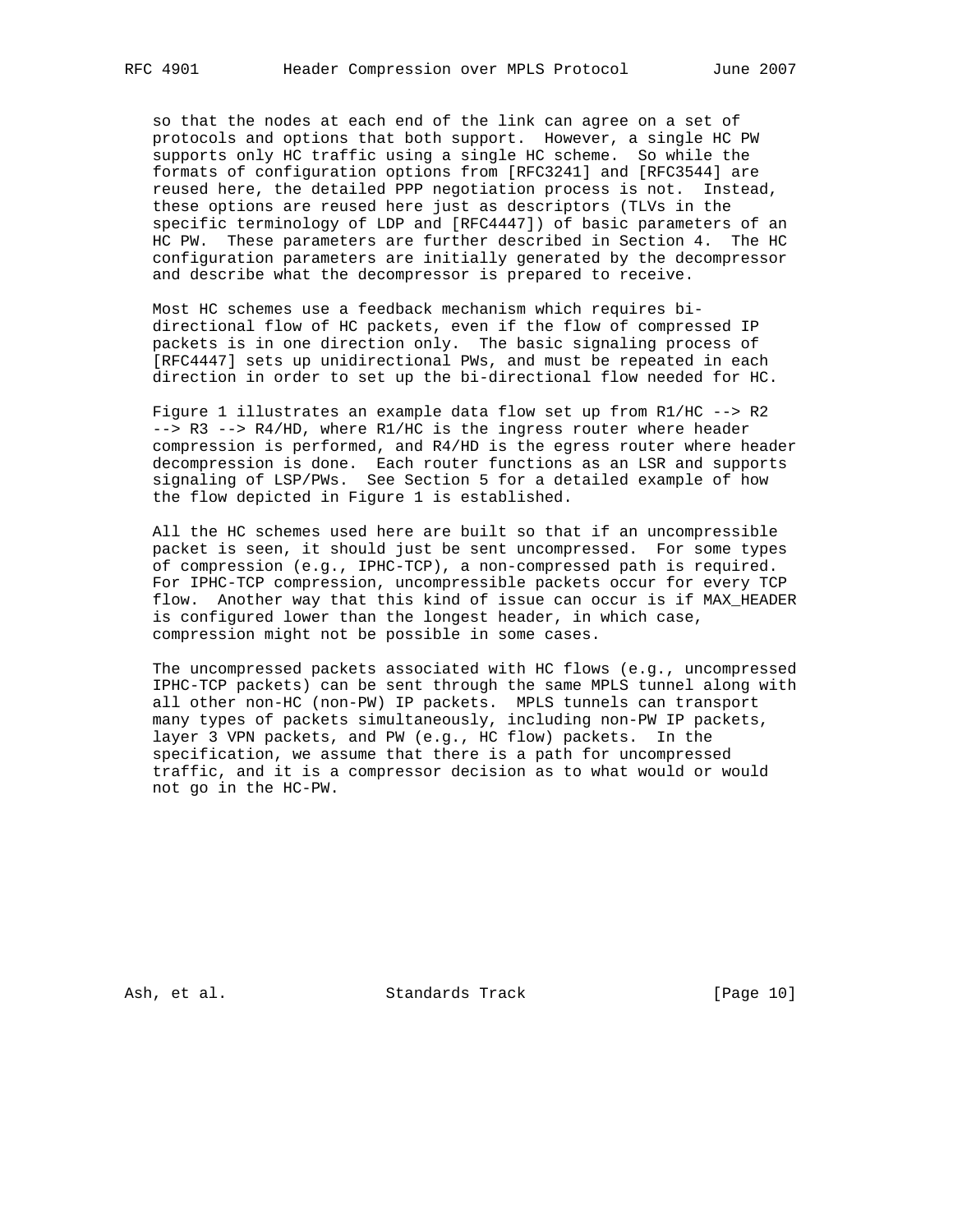# 4. Protocol Specifications

 Figure 2 illustrates the PW stack reference model to support PW emulated services.

| Layer2<br>Emulated<br>Services | Emulated Service<br>====================                 | Layer2<br>Emulated<br>Services |
|--------------------------------|----------------------------------------------------------|--------------------------------|
| HC.<br>Demultiplexer           | Pseudowire<br>===========================><br>$\leq$ $=$ | HD<br>Demultiplexer            |
| PSN<br>MPLS                    | PSN Tunnel<br>========================                   | PSN<br>MPLS                    |
| Physical                       |                                                          | Physical                       |

### Figure 2: Pseudowire Protocol Stack Reference Model

 Each HC-HD compressed channel is mapped to a single PW and associated with 2 PW labels, one in each direction. A single PW label MUST be used for many HC flows (could be 100's or 1000's) rather than assigning a different PW label to each flow. The latter approach would involve a complex mechanism for PW label assignment, freeing up of labels after a flow terminates, etc., for potentially 1000's of simultaneous HC flows. On the other hand, the mechanism for CID assignment, freeing up, etc., is in place and there is no need to duplicate it with PW assignment/deassignment for individual HC flows.

 Multiple PWs SHOULD be established in case different quality of service (QoS) requirements are needed for different compressed streams. The QoS received by the flow would be determined by the EXP bit marking in the PW label. Normally, all RTP packets would get the same EXP marking [RFC3270], equivalent to expedited forwarding (EF) treatment [RFC3246] in Diffserv. However, the protocol specified in this document applies to several different types of streams, not just RTP streams, and QoS treatment other than EF may be required for those streams.

 Figure 3 shows the HC over MPLS protocol stack (with uncompressed header):

Ash, et al. Standards Track [Page 11]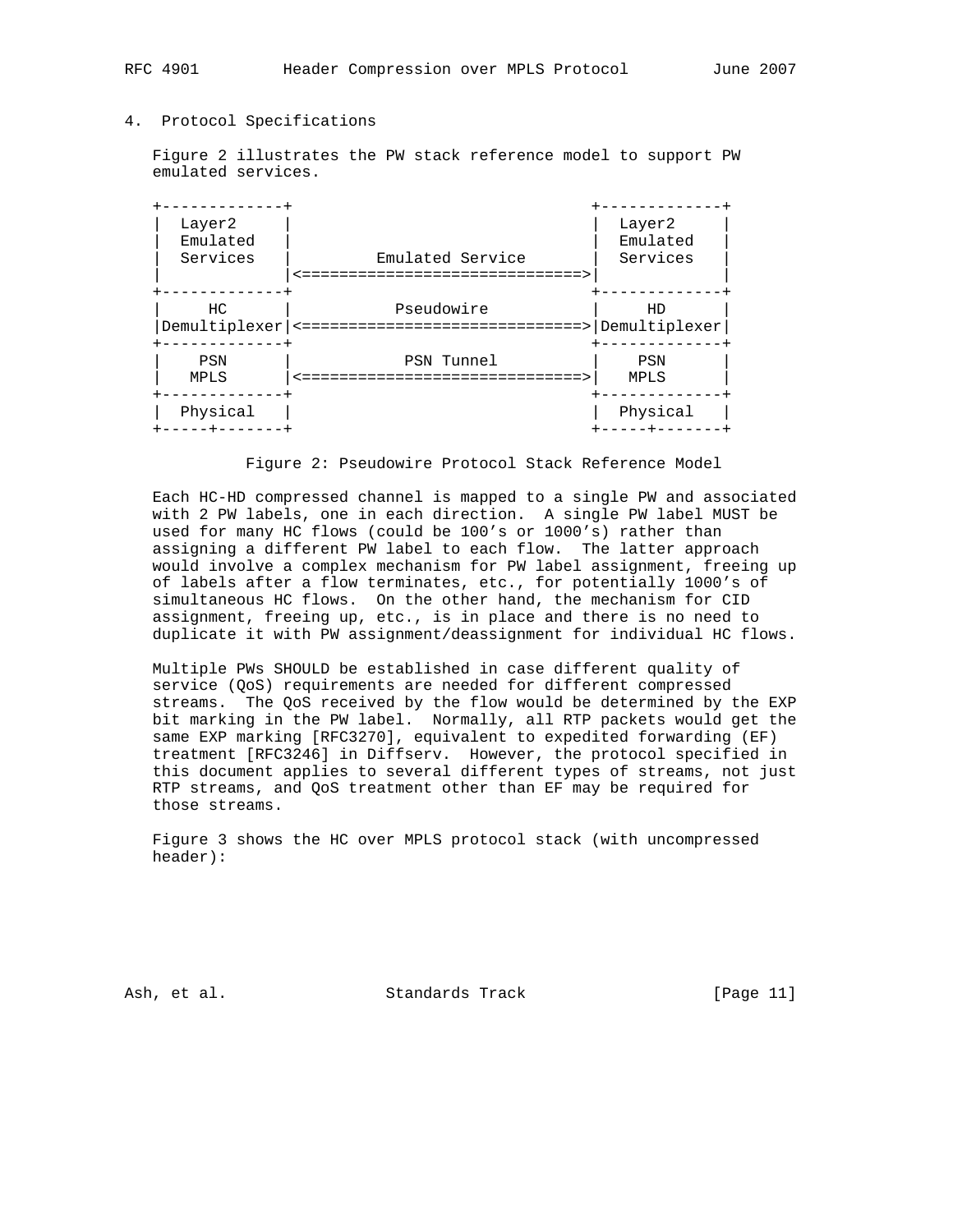```
 Media stream
RTP
UDP
IP
HC control parameter
MPLS label stack (at least 2 labels for this application)
Link layer under MPLS (PPP, PoS, Ethernet)
Physical layer (SONET/SDH, fiber, copper)
```


Figure 3: Header Compression over MPLS Media Stream Transport

 The HC control parameter MUST be used to identify the packet types for the HC scheme in use. The MPLS labels technically define two layers: the PW identifier and the MPLS tunnel identifier. The PW label MUST be used as the demultiplexer field by the HD, where the PW label appears at the bottom label of an MPLS label stack. The LSR that will be performing decompression MUST ensure that the label it distributes (e.g., via LDP) for a channel is unique. There can also

Ash, et al. Standards Track [Page 12]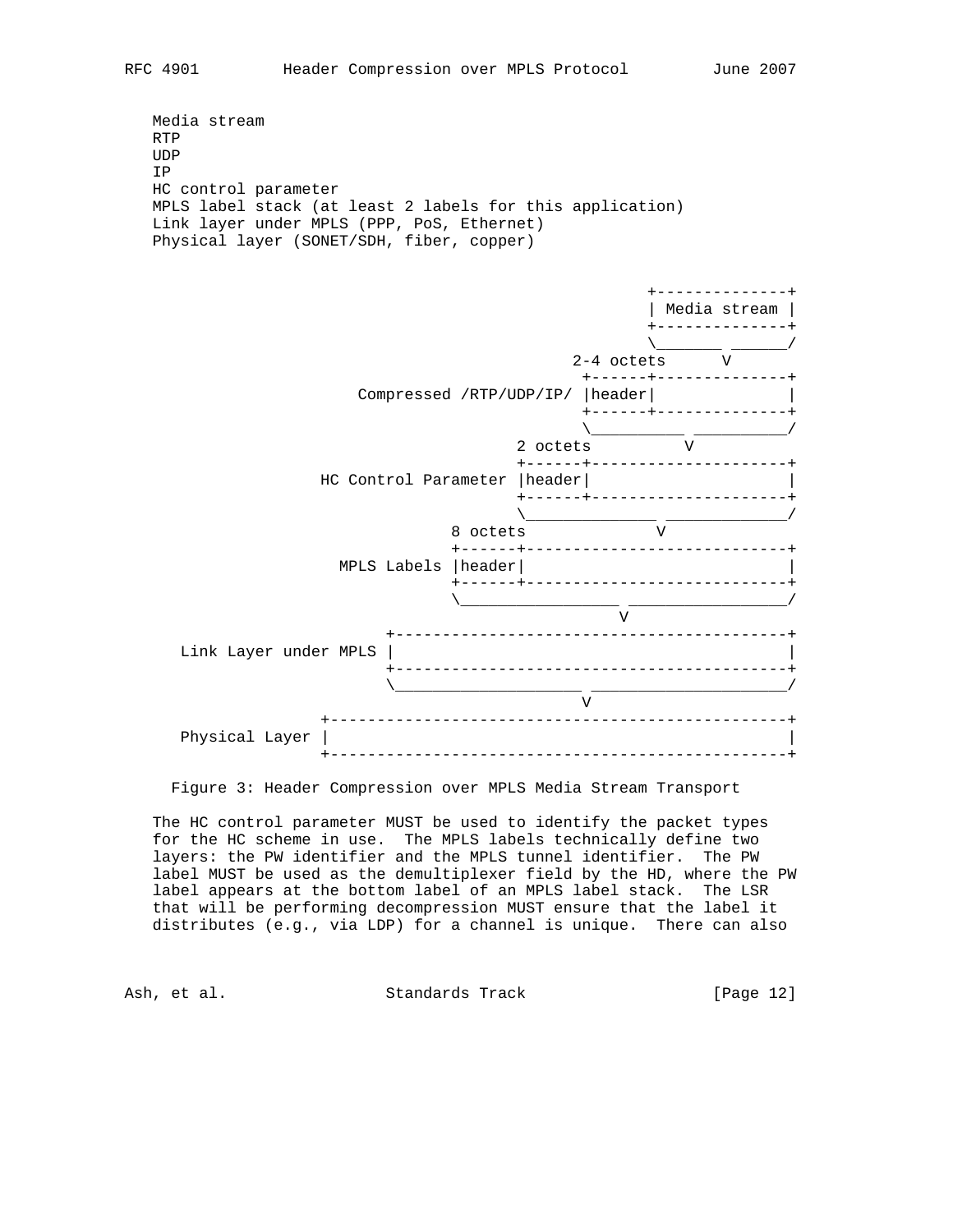be other MPLS labels, for example, to identify an MPLS VPN. The IP/UDP/RTP headers are compressed before transmission, leaving the rest of the stack alone, as shown in Figure 3.

4.1. MPLS Pseudowire Setup and Signaling

 PWs MUST be set up in advance for the transport of media streams using [RFC4447] control messages exchanged by the HC-HD endpoints. Furthermore, a PW type MUST be used to indicate the HC scheme being used on the PW. [RFC4447] specifies the MPLS label distribution protocol (LDP) [RFC3036] extensions to set up and maintain the PWs, and defines new LDP objects to identify and signal attributes of PWs. Any acceptable method of MPLS label distribution MAY be used for distributing the MPLS tunnel label [RFC3031]. These methods include LDP [RFC3036], RSVP-TE [RFC3209], or configuration.

 To assign and distribute the PW labels, an LDP session MUST be set up between the PW endpoints using the extended discovery mechanism described in [RFC3036]. The PW label bindings are distributed using the LDP downstream unsolicited mode described in [RFC3036]. An LDP label mapping message contains a FEC object, a label object, and possible other optional objects. The FEC object indicates the meaning of the label, identifies the PW type, and identifies the PW that the PW label is bound to. See [RFC4447] for further explanation of PW signaling.

 This specification defines new PW type values to be carried within the FEC object to identify HC PWs for each HC scheme. The PW type is a 15-bit parameter assigned by IANA, as specified in the [RFC4446] registry, and MUST be used to indicate the HC scheme being used on the PW. IANA has set aside the following PW type values for assignment according to the registry specified in RFC 4446, Section 3.2:

|                 | PW type Description                              | Reference    |
|-----------------|--------------------------------------------------|--------------|
|                 |                                                  |              |
|                 | 0x001A ROHC Transport Header-compressed Packets  | [RFC3095bis] |
|                 | 0x001B ECRTP Transport Header-compressed Packets | [RFC3545]    |
|                 | 0x001C IPHC Transport Header-compressed Packets  | [RFC2507]    |
| $0 \times 001D$ | CRTP Transport Header-compressed Packets         | [RFC2508]    |

 The HC control parameter enables distinguishing between various packets types (e.g., uncompressed, UDP compressed, RTP compressed, context-state, etc.). However, the HC control parameter indications are not unique across HC schemes, and therefore the PW type value allows the HC scheme to be identified.

Ash, et al. Standards Track [Page 13]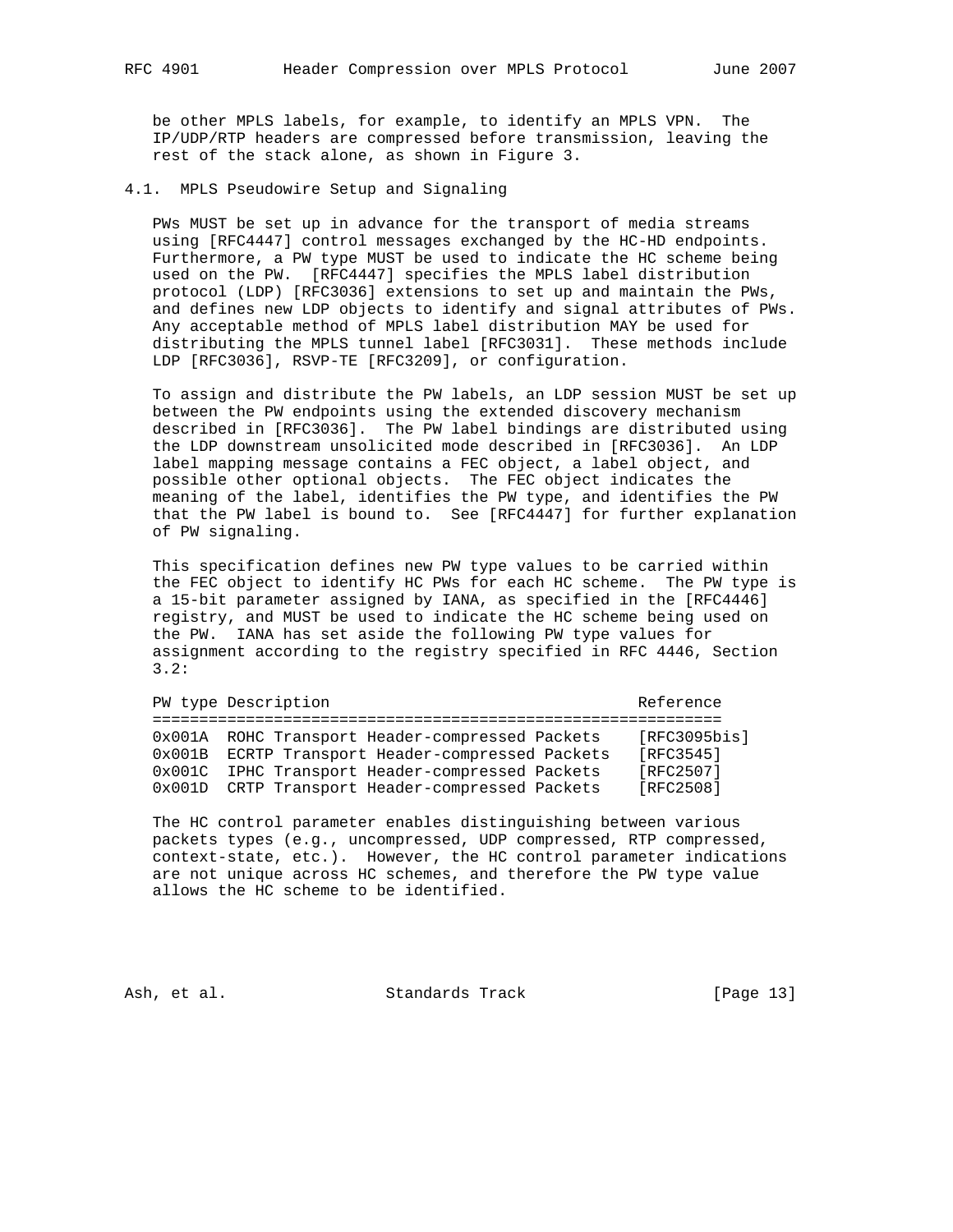4.2. Header Compression Scheme Setup, Negotiation, and Signaling

 As described in the previous section, the HC PW MUST be used for compressed packets only, which is configured at PW setup. If a flow is not compressed, it MUST NOT be placed on the HC PW. HC PWs MUST be bi-directional, which means that a unidirectional leg of the PW MUST be set up in each direction. One leg of the bi-directional PW MAY be set up to carry only compression feedback, not header compressed traffic. The same PW type MUST be used for PW signaling in both directions.

 HC scheme parameters MAY be manually configured, but if so, manual configuration MUST be done in both directions. If HC scheme parameters are signaled, the Interface Parameters Sub-TLV MUST be used on any unidirectional legs of a PW that will carry HC traffic. For a unidirectional leg of a PW that will carry only compression feedback, the components of the Interface Parameters Sub-TLV described below are not relevant and MUST NOT be used.

 The PW HC approach relies on the PW/MPLS layer to convey HC channel configuration information. The Interface Parameters Sub-TLV [IANA, RFC4447] must be used to signal HC channel setup and specify HC parameters. That is, the configuration options specified in [RFC3241, RFC3544] are reused in this specification to specify PW specific parameters, and to configure the HC and HD ports at the edges of the PW so that they have the necessary capabilities to interoperate with each other.

 Pseudowire Interface Parameter Sub-TLV type values are specified in [RFC4446]. IANA has set aside the following Pseudowire Interface Parameter Sub-TLV type values according to the registry specified in RFC 4446, Section 3.3:

|                | Parameter ID Length | Description                                                                     | Reference |  |  |
|----------------|---------------------|---------------------------------------------------------------------------------|-----------|--|--|
|                |                     |                                                                                 |           |  |  |
| $0 \times 0$ D |                     | up to 256 bytes ROHC over MPLS configuration RFC 4901<br>RFC 3241               |           |  |  |
| $0 \times 0$ F |                     | up to 256 bytes CRTP/ECRTP/IPHC HC over MPLS RFC 4901<br>configuration RFC 3544 |           |  |  |

 TLVs identified in [RFC3241] and [RFC3544] MUST be encapsulated in the PW Interface Parameters Sub-TLV and used to negotiate header compression session setup and parameter negotiation for their respective protocols. The TLVs supported in this manner MUST include the following:

Ash, et al. Standards Track [Page 14]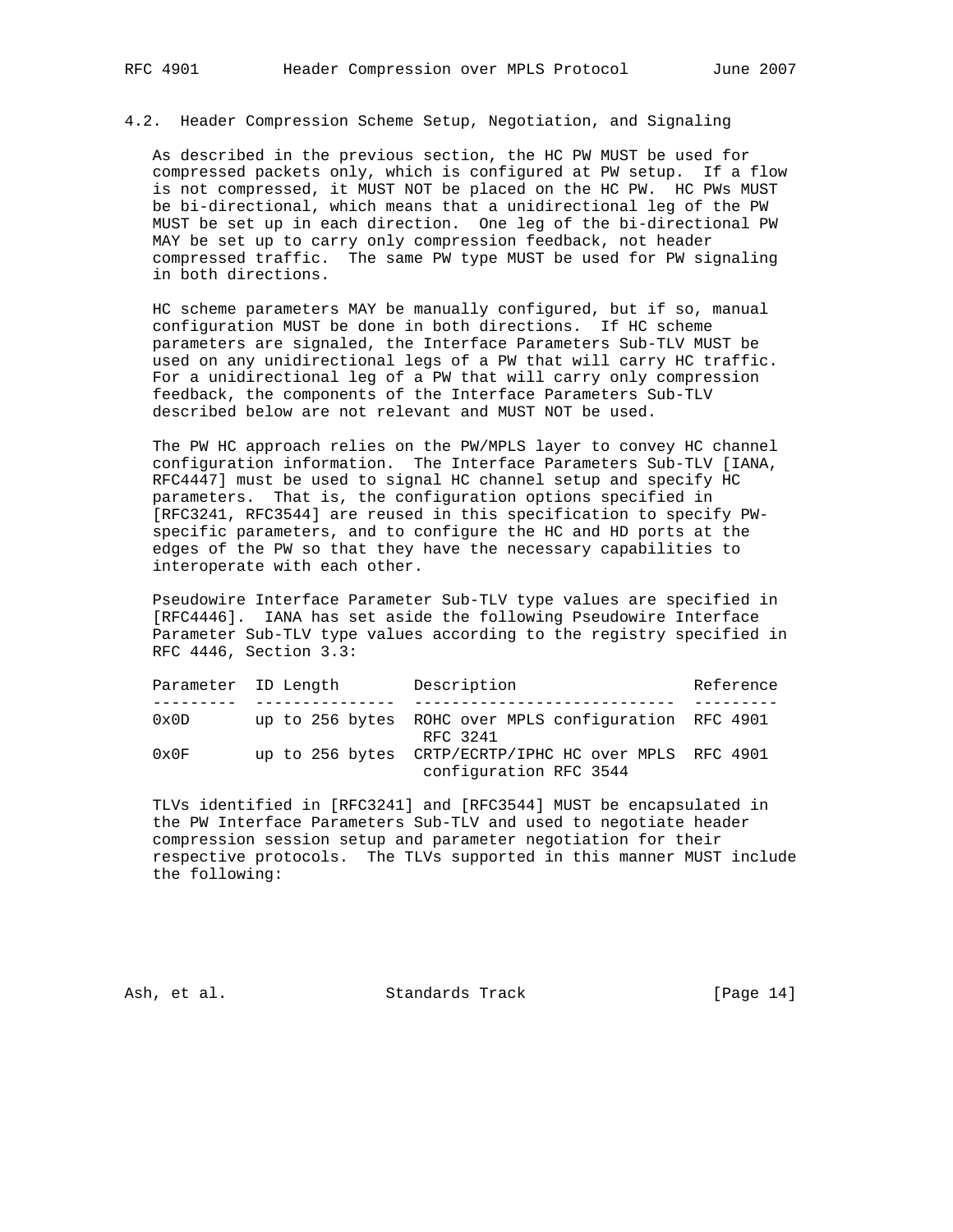- o Configuration Option Format, RTP-Compression Suboption, Enhanced RTP-Compression Suboption, TCP/non-TCP Compression Suboptions, as specified in [RFC3544]
- o Configuration Option Format, PROFILES Suboption, as specified in [RFC3241]

These TLVs are now specified in the following sections.

4.2.1. Configuration Option Format [RFC3544]

 Both the network control protocol for IPv4, IPCP [RFC1332] and the IPv6 Network Control Protocol (NCP), IPV6CP [RFC2472] may be used to negotiate IP HC parameters for their respective controlled protocols. The format of the configuration option is the same for both IPCP and IPV6CP. This configuration option MUST be included for ECRTP, CRTP and IPHC PW types and MUST NOT be included for ROHC PW types. A decompressor MUST reject this option (if misconfigured) for ROHC PW types and send an explicit error message to the compressor [RFC3544].

Description

 This NCP configuration option is used to negotiate parameters for IP HC. Successful negotiation of parameters enables the use of Protocol Identifiers FULL\_HEADER, COMPRESSED\_TCP, COMPRESSED\_TCP\_NODELTA, COMPRESSED\_NON\_TCP, and CONTEXT\_STATE as specified in [RFC2507]. The option format is summarized below. The fields are transmitted from left to right.

|      |              | 0 1 2 3 4 5 6 7 8 9 0 1 2 3 4 5 6 7 8 9 0 1 2 3 4 5 6 7 8 9 |  |
|------|--------------|-------------------------------------------------------------|--|
| Type | Length       | IP-Compression-Protocol                                     |  |
|      | TCP SPACE    | NON TCP SPACE                                               |  |
|      | F MAX PERIOD | F MAX TIME                                                  |  |
|      | MAX HEADER   | suboptions                                                  |  |
|      |              |                                                             |  |

Type

2

Ash, et al. Standards Track [Page 15]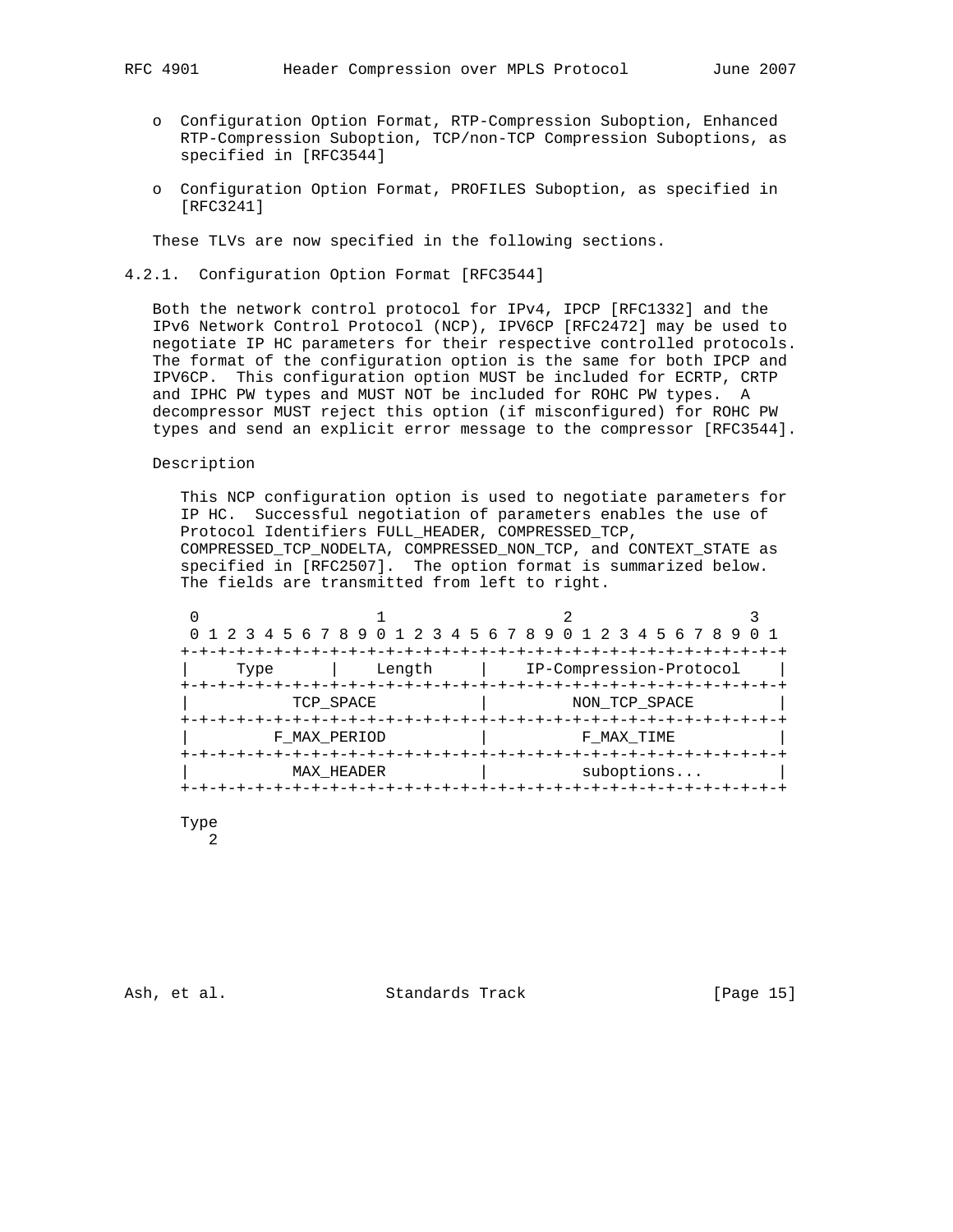Length >= 14

> The length may be increased if the presence of additional parameters is indicated by additional suboptions.

 IP-Compression-Protocol 0061 (hex)

TCP\_SPACE

 The TCP\_SPACE field is two octets and indicates the maximum value of a context identifier in the space of context identifiers allocated for TCP.

Suggested value: 15

 TCP\_SPACE must be at least 0 and at most 255 (the value 0 implies having one context). This field is not used for CRTP (PW type 0x001B) and ECRTP (PW type 0x001B) PWs. For these PW types, it should be set to its suggested value by the sender and ignored by the receiver.

NON\_TCP\_SPACE

 The NON\_TCP\_SPACE field is two octets and indicates the maximum value of a context identifier in the space of context identifiers allocated for non-TCP. These context identifiers are carried in COMPRESSED\_NON\_TCP, COMPRESSED\_UDP and COMPRESSED\_RTP packet headers.

Suggested value: 15

 NON\_TCP\_SPACE must be at least 0 and at most 65535 (the value 0 implies having one context).

F\_MAX\_PERIOD

 Maximum interval between full headers. No more than F\_MAX\_PERIOD COMPRESSED\_NON\_TCP headers may be sent between FULL\_HEADER headers.

Suggested value: 256

 A value of zero implies infinity, i.e., there is no limit to the number of consecutive COMPRESSED\_NON\_TCP headers. This field is not used for CRTP (PW type 0x001B) and ECRTP (PW type 0x001B) PWs. For these PW types, it should be set to its suggested value by the sender and ignored by the receiver.

Ash, et al. Standards Track [Page 16]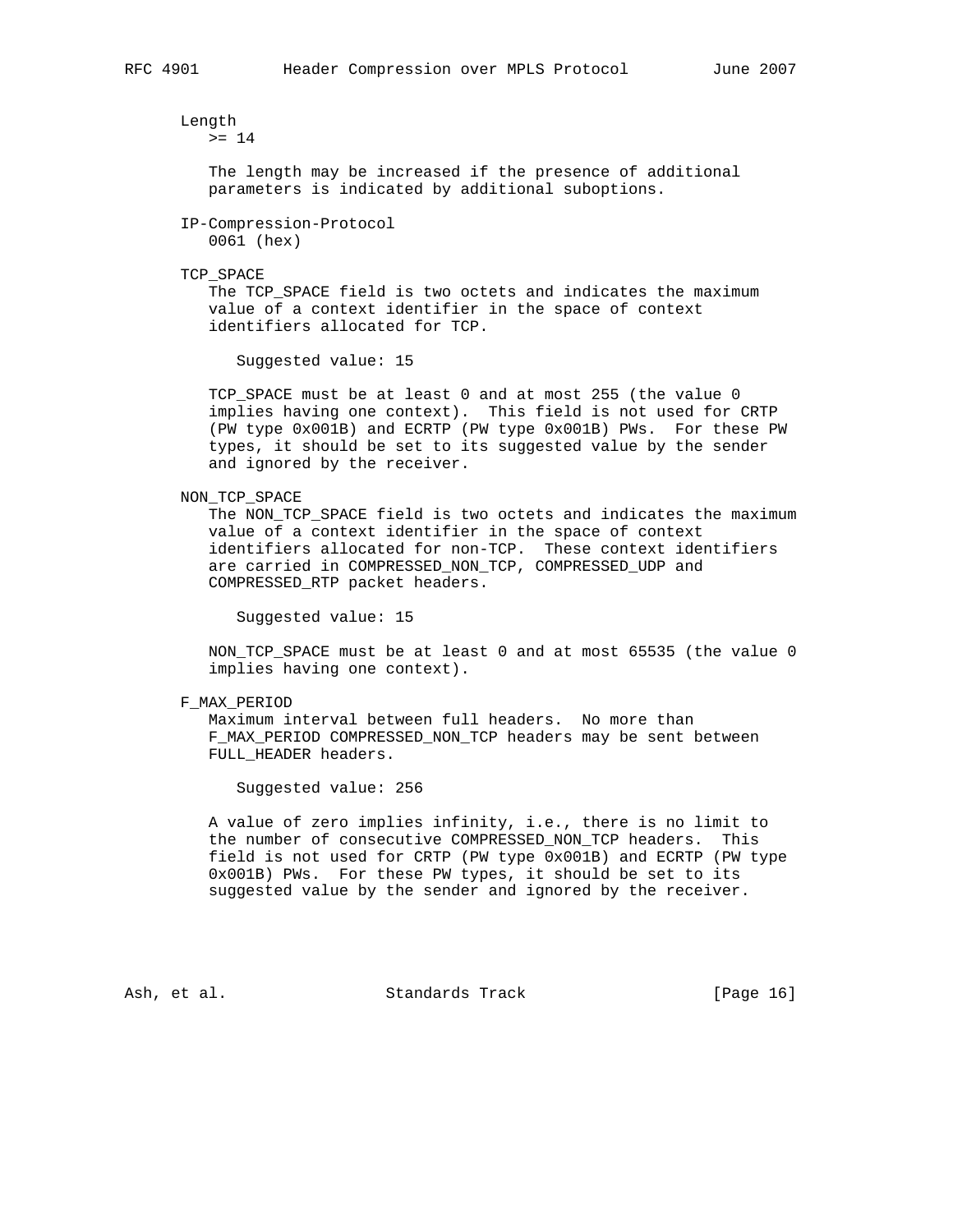F\_MAX\_TIME

 Maximum time interval between full headers. COMPRESSED\_NON\_TCP headers may not be sent more than F\_MAX\_TIME seconds after sending the last FULL HEADER header.

Suggested value: 5 seconds

 A value of zero implies infinity. This field is not used for CRTP (PW type 0x001B) and ECRTP (PW type 0x001B) PWs. For these PW types, it should be set to its suggested value by the sender and ignored by the receiver.

### MAX\_HEADER

The largest header size in octets that may be compressed.

Suggested value: 168 octets

 The value of MAX\_HEADER should be large enough so that at least the outer network layer header can be compressed. To increase compression efficiency MAX\_HEADER should be set to a value large enough to cover common combinations of network and transport layer headers.

suboptions

 The suboptions field consists of zero or more suboptions. Each suboption consists of a type field, a length field and zero or more parameter octets, as defined by the suboption type. The value of the length field indicates the length of the suboption in its entirety, including the lengths of the type and length fields.

 $0$  1 2 0 1 2 3 4 5 6 7 8 9 0 1 2 3 4 5 6 7 8 9 0 1 2 3 +-+-+-+-+-+-+-+-+-+-+-+-+-+-+-+-+-+-+-+-+-+-+-+-+ | Type | Length | Parameters...| +-+-+-+-+-+-+-+-+-+-+-+-+-+-+-+-+-+-+-+-+-+-+-+-+

### 4.2.2. RTP-Compression Suboption [RFC3544]

 The RTP-Compression suboption is included in the NCP IP-Compression- Protocol option for IPHC if IP/UDP/RTP compression is to be enabled. This suboption MUST be included for CRTP PWs (0x001C) and MUST NOT be included for other PW types.

 Inclusion of the RTP-Compression suboption enables use of additional Protocol Identifiers COMPRESSED\_RTP and COMPRESSED\_UDP along with additional forms of CONTEXT\_STATE as specified in [RFC2508].

Ash, et al. Standards Track [Page 17]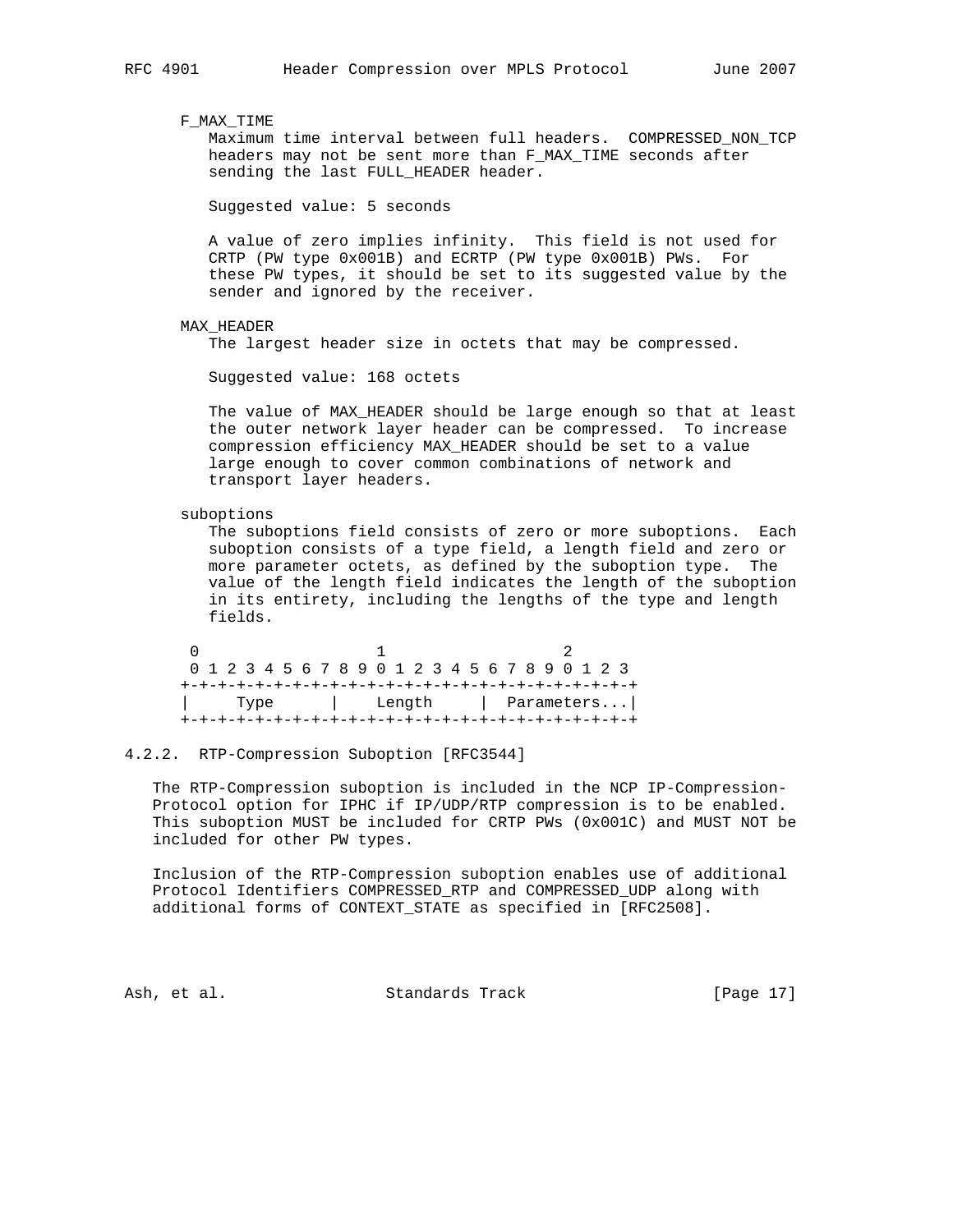Description

 Enables the use of Protocol Identifiers COMPRESSED\_RTP, COMPRESSED UDP, and CONTEXT STATE as specified in [RFC2508].  $\sim$  0  $\sim$  1 0 1 2 3 4 5 6 7 8 9 0 1 2 3 4 5 +-+-+-+-+-+-+-+-+-+-+-+-+-+-+-+-+ | Type | Length |

> Type  $\overline{1}$  Length  $\overline{2}$

4.2.3. Enhanced RTP-Compression Suboption [RFC3544]

+-+-+-+-+-+-+-+-+-+-+-+-+-+-+-+-+

 To use the enhanced RTP HC defined in [RFC3545], a new suboption 2 is added. Suboption 2 is negotiated instead of, not in addition to, suboption 1. This suboption MUST be included for ECRTP PWs (0x001B) and MUST NOT be included for other PW types.

 Note that suboption 1 refers to the RTP-Compression Suboption, as specified in Section 4.2.2, and suboption 2 refers to the Enhanced RTP-Compression Suboption, as specified in Section 4.2.3. These suboptions MUST NOT occur together. If they do (e.g., if misconfigured), a decompressor MUST reject this option and send an explicit error message to the compressor [RFC3544].

Description

 Enables the use of Protocol Identifiers COMPRESSED\_RTP and CONTEXT\_STATE as specified in [RFC2508]. In addition, it enables the use of [RFC3545] compliant compression including the use of Protocol Identifier COMPRESSED\_UDP with additional flags and use of the C flag with the FULL\_HEADER Protocol Identifier to indicate use of HDRCKSUM with COMPRESSED\_RTP and COMPRESSED\_UDP packets.

 0 1 0 1 2 3 4 5 6 7 8 9 0 1 2 3 4 5 +-+-+-+-+-+-+-+-+-+-+-+-+-+-+-+-+ | Type | Length | +-+-+-+-+-+-+-+-+-+-+-+-+-+-+-+-+ Type 2

Ash, et al. Standards Track [Page 18]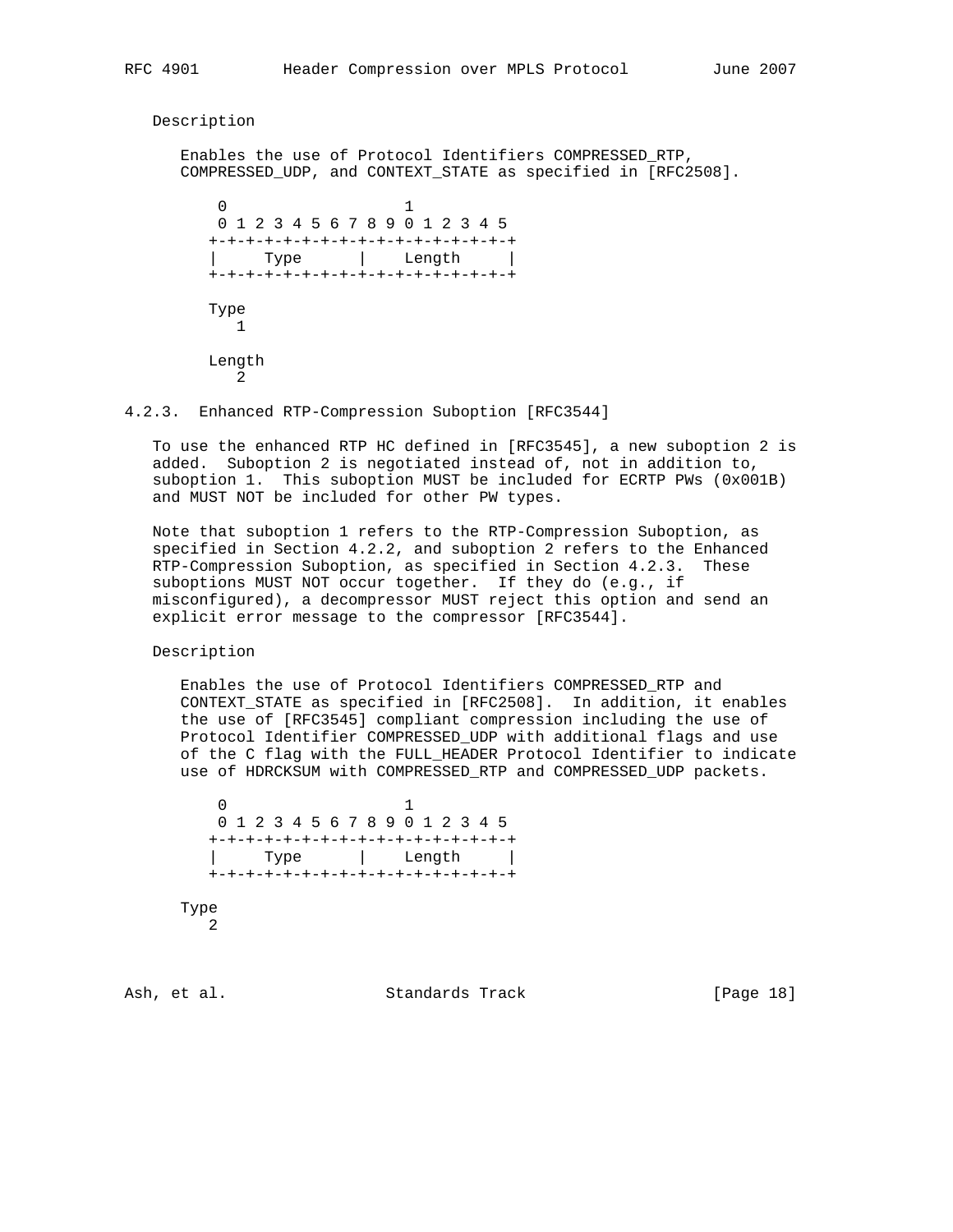Length 2

4.2.4. Negotiating Header Compression for Only TCP or Only Non-TCP Packets [RFC3544]

 In [RFC3544] it was not possible to negotiate only TCP HC or only non-TCP HC because a value of 0 in the TCP\_SPACE or the NON\_TCP\_SPACE fields actually means that 1 context is negotiated.

 A new suboption 3 is added to allow specifying that the number of contexts for TCP\_SPACE or NON\_TCP\_SPACE is zero, disabling use of the corresponding compression. This suboption MUST be included for IPHC PWs (0x001C) and MUST NOT be included for other PW types.

Description

Enable HC for only TCP or only non-TCP packets.

 $0$  1 2 0 1 2 3 4 5 6 7 8 9 0 1 2 3 4 5 6 7 8 9 0 1 2 3 +-+-+-+-+-+-+-+-+-+-+-+-+-+-+-+-+-+-+-+-+-+-+-+-+ | Type | Length | Parameter | +-+-+-+-+-+-+-+-+-+-+-+-+-+-+-+-+-+-+-+-+-+-+-+-+ Type 3 Length 3 Parameter

The parameter is 1 byte with one of the following values:

1 = the number of contexts for TCP\_SPACE is 0

2 = the number of contexts for NON\_TCP\_SPACE is 0

 This suboption overrides the values that were previously assigned to TCP\_SPACE and NON\_TCP\_SPACE in the IP HC option.

 If suboption 3 is included multiple times with parameter 1 and 2, compression is disabled for all packets.

Ash, et al. Standards Track [Page 19]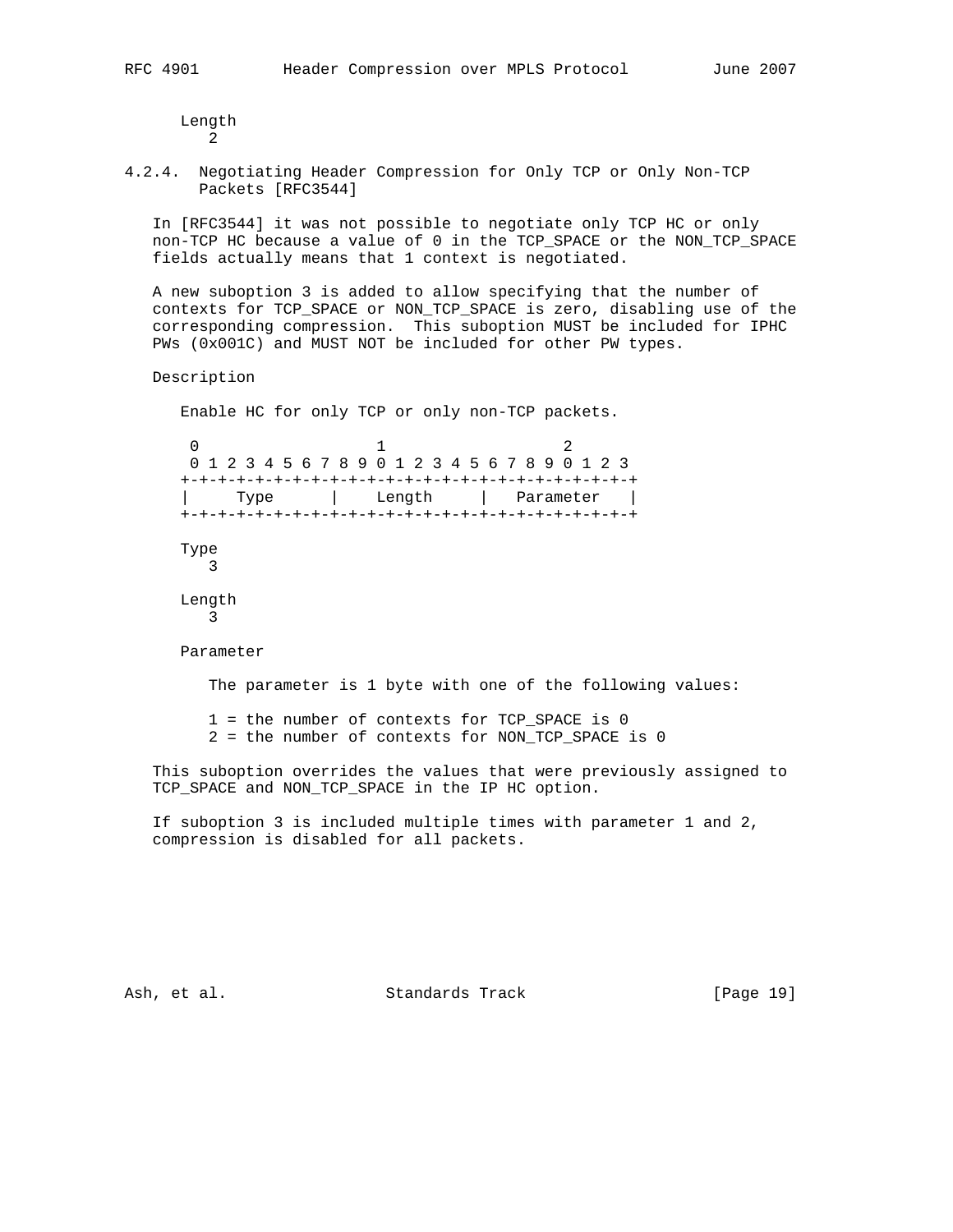# 4.2.5. Configuration Option Format [RFC3241]

 Both the network control protocol for IPv4, IPCP [RFC1332] and the IPv6 NCP, IPV6CP [RFC2472] may be used to negotiate IP HC parameters for their respective controlled protocols. The format of the configuration option is the same for both IPCP and IPV6CP. This configuration option MUST be included for ROHC PW types and MUST NOT be included for ECRTP, CRTP, and IPHC PW types. A decompressor MUST reject this option (if misconfigured) for ECRTP, CRTP, and IPHC PW types, and send an explicit error message to the compressor [RFC3544].

## Description

 This NCP configuration option is used to negotiate parameters for ROHC. The option format is summarized below. The fields are transmitted from left to right.

|      |                   | 0 1 2 3 4 5 6 7 8 9 0 1 2 3 4 5 6 7 8 9 0 1 2 3 4 5 6 7 8 9 0 1 |  |
|------|-------------------|-----------------------------------------------------------------|--|
|      |                   |                                                                 |  |
| Type | Length            | IP-Compression-Protocol                                         |  |
|      | MAX CID           | MRRIJ                                                           |  |
|      | <b>MAX HEADER</b> | suboptions                                                      |  |
|      |                   |                                                                 |  |

### Type 2

# Length

 $>= 10$ 

 The length may be increased if the presence of additional parameters is indicated by additional suboptions.

```
 IP-Compression-Protocol
   0003 (hex)
```
### MAX\_CID

 The MAX\_CID field is two octets and indicates the maximum value of a context identifier.

Suggested value: 15

 MAX\_CID must be at least 0 and at most 16383 (The value 0 implies having one context).

Ash, et al. Standards Track [Page 20]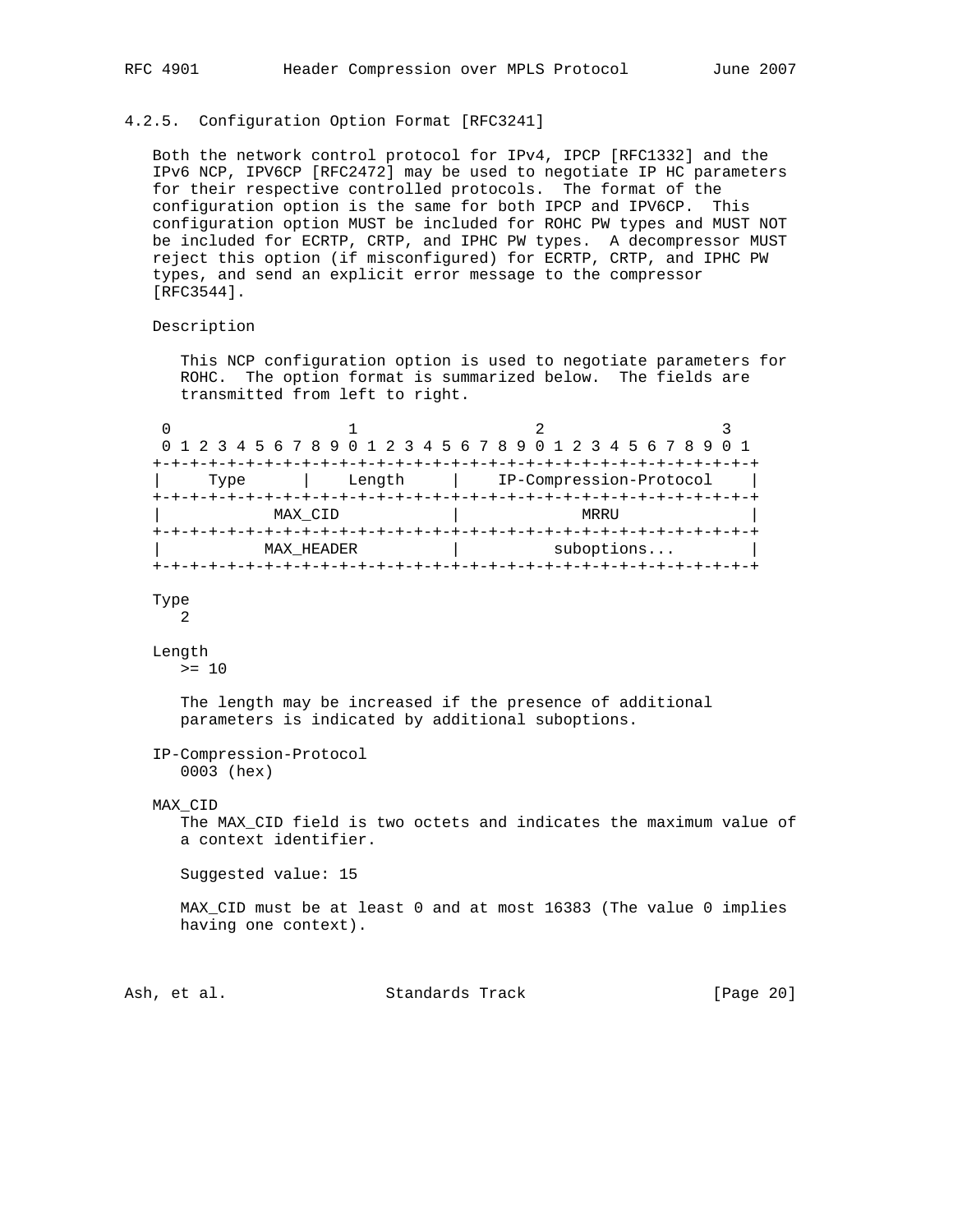MRRU

 The MRRU field is two octets and indicates the maximum reconstructed reception unit (see [RFC3095bis], Section 5.1.2).

Suggested value: 0

MAX\_HEADER

The largest header size in octets that may be compressed.

Suggested value: 168 octets

 The value of MAX\_HEADER should be large enough so that at least the outer network layer header can be compressed. To increase compression efficiency MAX\_HEADER should be set to a value large enough to cover common combinations of network and transport layer headers.

 NOTE: The four ROHC profiles defined in RFC 3095 do not provide for a MAX\_HEADER parameter. The parameter MAX\_HEADER defined by this document is therefore without consequence in these profiles because the maximum compressible header size is unspecified. Other profiles (e.g., ones based on RFC 2507) can make use of the parameter by explicitly referencing it.

### suboptions

 The suboptions field consists of zero or more suboptions. Each suboption consists of a type field, a length field, and zero or more parameter octets, as defined by the suboption type. The value of the length field indicates the length of the suboption in its entirety, including the lengths of the type and length fields.

 $0$  and  $1$  and  $2$  0 1 2 3 4 5 6 7 8 9 0 1 2 3 4 5 6 7 8 9 0 1 2 3 +-+-+-+-+-+-+-+-+-+-+-+-+-+-+-+-+-+-+-+-+-+-+-+-+ | Type | Length | Parameters...| +-+-+-+-+-+-+-+-+-+-+-+-+-+-+-+-+-+-+-+-+-+-+-+-+

### 4.2.6. PROFILES Suboption [RFC3241]

 The set of profiles to be enabled is subject to negotiation. Most initial implementations of ROHC implement profiles 0x0000 to 0x0003. This option MUST be supplied.

Description

Define the set of profiles supported by the decompressor.

Ash, et al. Standards Track [Page 21]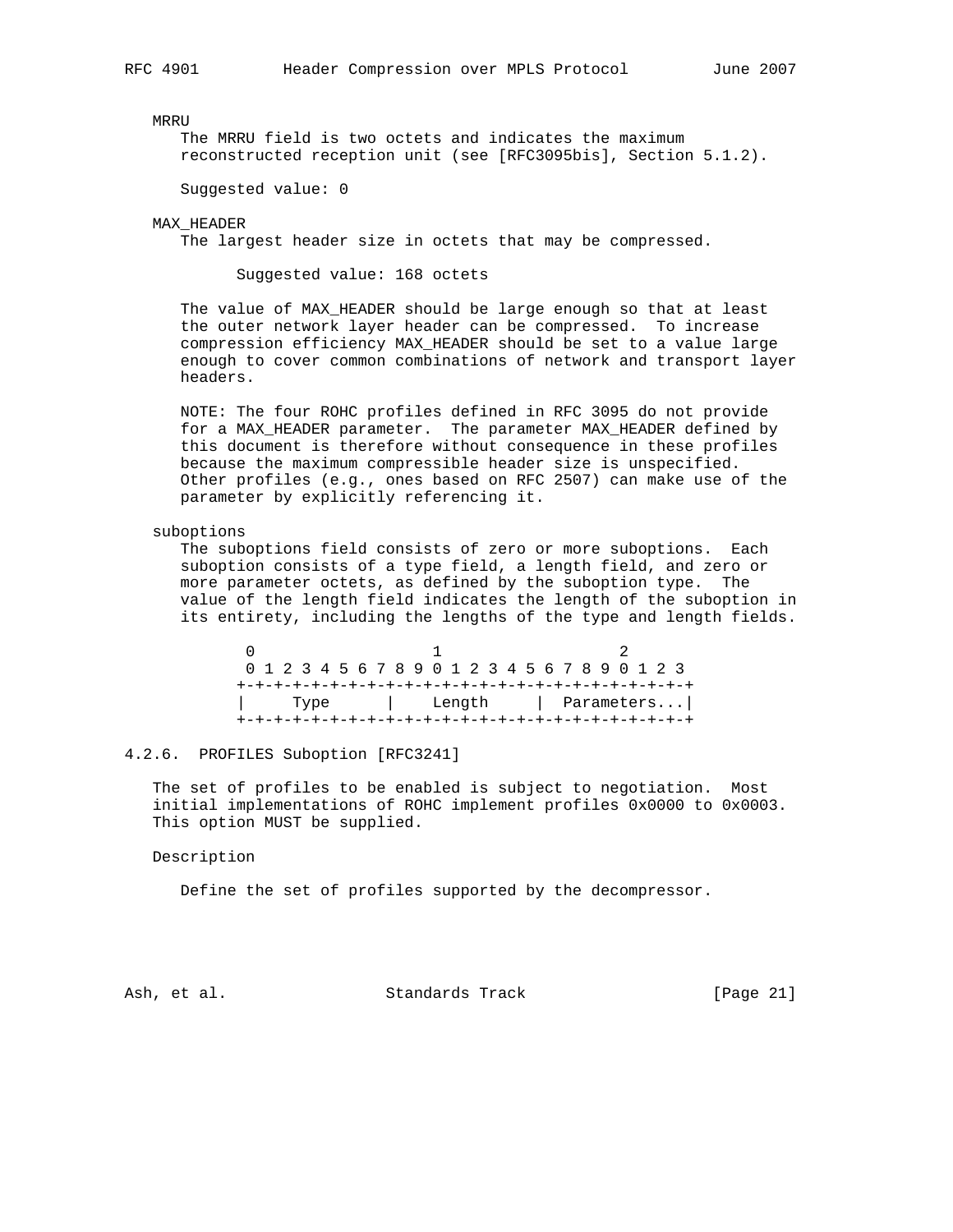$0$  and  $1$  and  $2$  0 1 2 3 4 5 6 7 8 9 0 1 2 3 4 5 6 7 8 9 0 1 2 3 +-+-+-+-+-+-+-+-+-+-+-+-+-+-+-+-+-+-+-+-+-+-+-+-+ | Type | Length | Profiles... | +-+-+-+-+-+-+-+-+-+-+-+-+-+-+-+-+-+-+-+-+-+-+-+-+ Type 1 Length 2n+2

 Value n octet-pairs in ascending order, each octet-pair specifying a ROHC profile supported.

 HC flow identification is being done now in many ways. Since there are multiple possible approaches to the problem, no specific method is specified in this document.

4.3. Encapsulation of Header Compressed Packets

 The HC control parameter is used to identify the packet types for IPHC [RFC2507], CRTP [RFC2508], and ECRTP [RFC3545], as shown in Figure 4:

 $1$  0 1 2 3 4 5 6 7 8 9 0 1 2 3 4 5 +-+-+-+-+-+-+-+-+-+-+-+-+-+-+-+-+ |0 0 0 0|Pkt Typ| Length |Res| +-+-+-+-+-+-+-+-+-+-+-+-+-+-+-+-+

Figure 4: HC Control Parameter

where:

 "Packet Type" encoding: 0: ROHC Small-CIDs 1: ROHC Large-CIDs 2: FULL\_HEADER 3: COMPRESSED\_TCP 4: COMPRESSED\_TCP\_NODELTA 5: COMPRESSED\_NON\_TCP 6: COMPRESSED\_RTP\_8 7: COMPRESSED\_RTP\_16 8: COMPRESSED\_UDP\_8 9: COMPRESSED\_UDP\_16 10: CONTEXT\_STATE

Ash, et al. Standards Track [Page 22]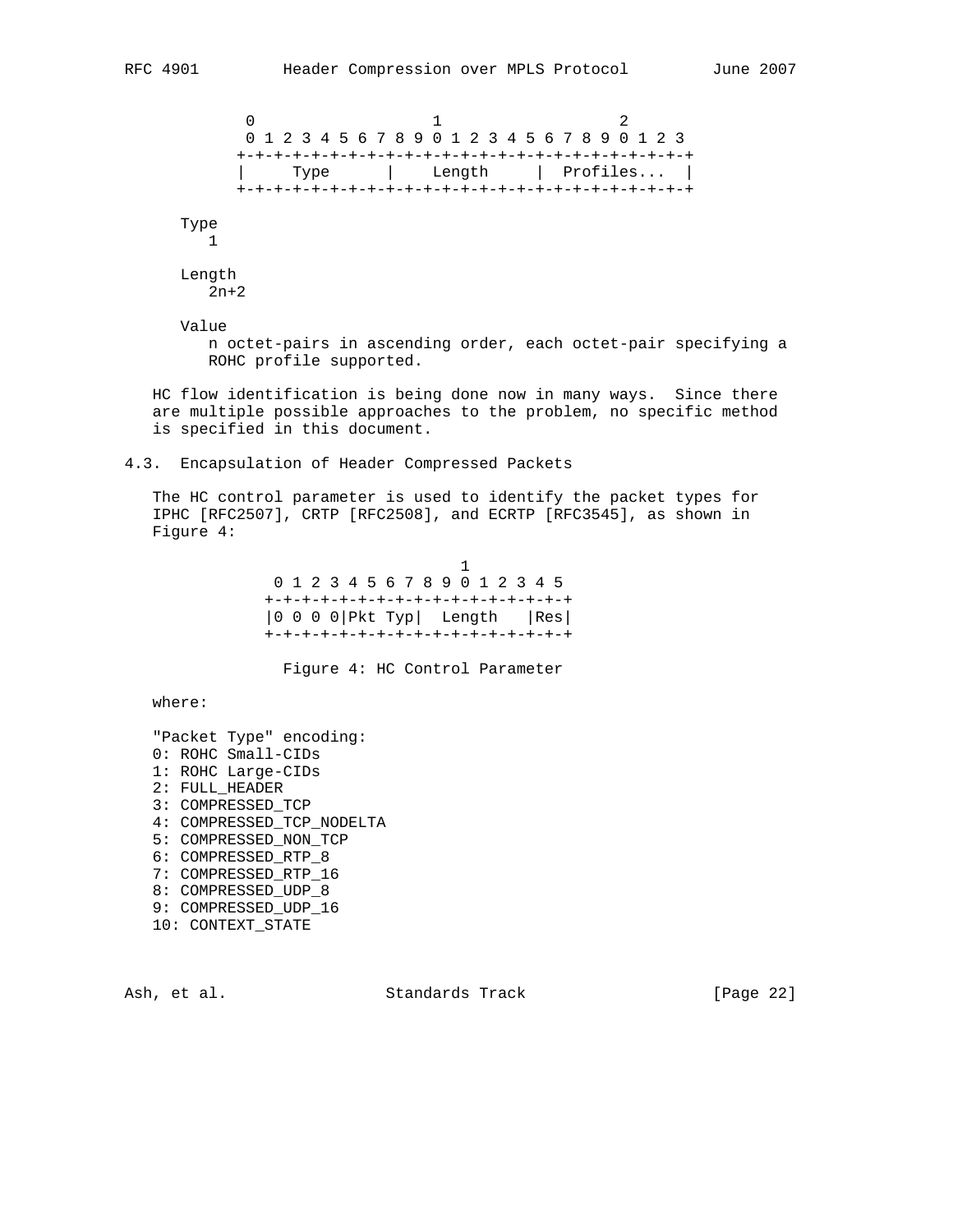11-15: Not yet assigned. (See Section 8, "IANA Considerations", for discussion of the registration rules.)

 As discussed in [ECMP-AVOID], since this MPLS payload type is not IP, the first nibble is set to 0000 to avoid being mistaken for IP. This is also consistent with the encoding of the PW MPLS control word (PWMCW) described in [RFC4385]; however, the HC control parameter is not intended to be a PWMCW.

 Note that ROHC [RFC3095, RFC3095bis] provides its own packet type within the protocol; however, the HC control parameter MUST still be used to avoid the problems identified above. Since the "Packet Type" will be there anyway, it is used to indicate ROHC CID size, in the same way as with PPP.

 The HC control parameter length field is ONLY used for short packets because padding may be appended by the Ethernet Data Link Layer. If the length is greater than or equal to 64 octets, the length field MUST be set to zero. If the MPLS payload is less than 64 bytes, then the length field MUST be set to the length of the PW payload plus the length of the HC control parameter. Note that the last 2 bits in the HC control parameter are reserved.

## 4.4. Packet Reordering

 Packet reordering for ROHC is discussed in [RFC4224], which is a useful source of information. In case of lossy links and other reasons for reordering, implementation adaptations are needed to allow all the schemes to be used in this case. Although CRTP is viewed as having risks for a number of PW environments due to reordering and loss, it is still the protocol of choice in many cases. CRTP was designed for reliable point to point links with short delays. It does not perform well over links with a high rate of packet loss, packet reordering, and long delays. In such cases, ECRTP [RFC3545] may be considered to increase robustness to both packet loss and misordering between the compressor and the decompressor. This is achieved by repeating updates and sending of absolute (uncompressed) values in addition to delta values for selected context parameters. IPHC should use TCP\_NODELTA, ECRTP should send absolute values, ROHC should be adapted as discussed in [RFC4224]. An evaluation and simulation of ECRTP and ROHC reordering is given in [REORDER-EVAL].

Ash, et al. Standards Track [Page 23]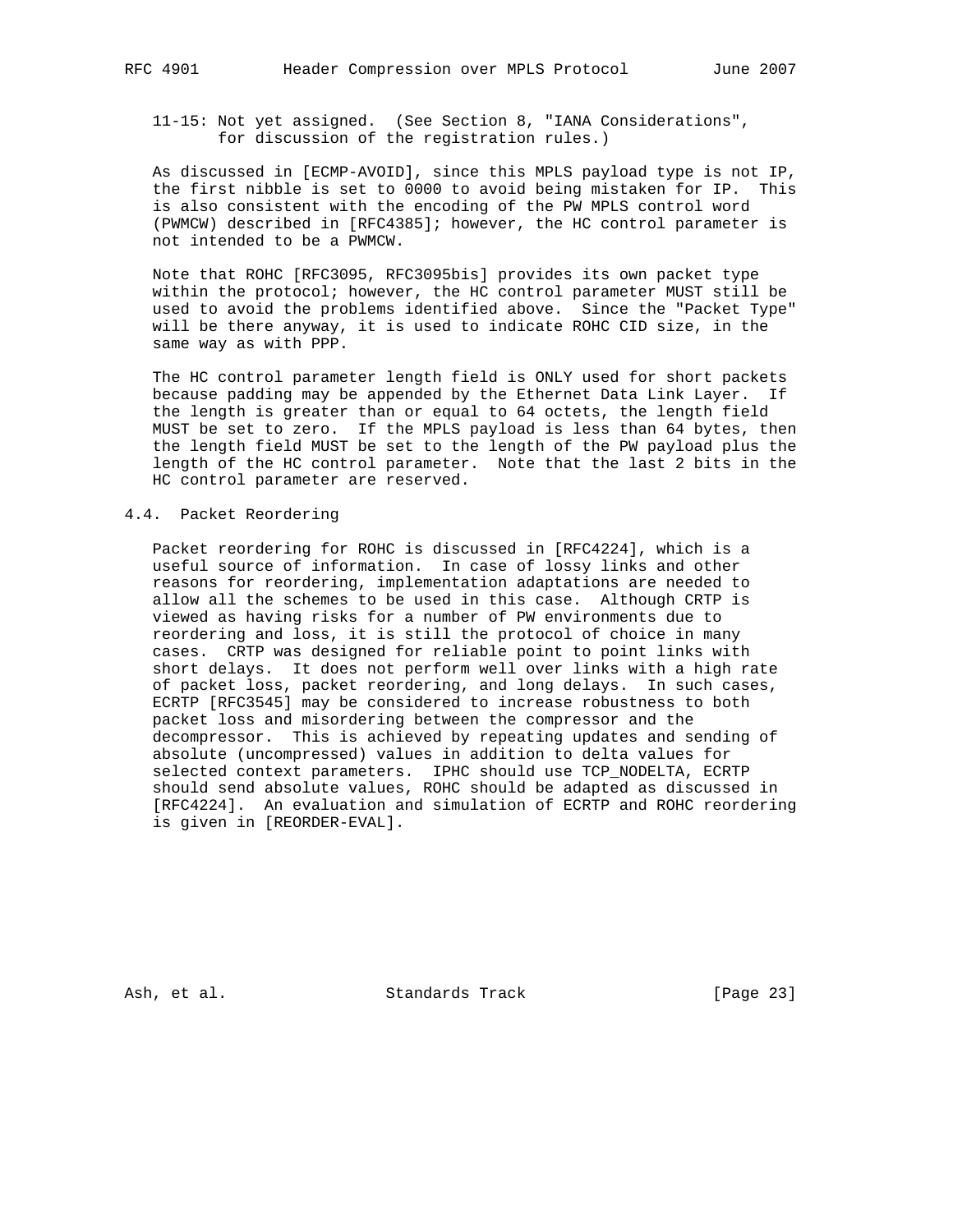# 5. HC Pseudowire Setup Example

 This example will trace the setup of an MPLS PW supporting bi directional ECRTP [RFC3545] traffic. The example assumes the topology shown in Figure 1. The PW will be set up between LSRs R1/HC and R4/HD. LSRs R2 and R3 have no direct involvement in the signaling for this PW, other than to transport the signaling traffic.

 For this example, it is assumed that R1/HC has already obtained the IP address of R4/HD used for LDP signaling, and vice versa, that both R1/HC and R4/HD have been configured with the same 32-bit PW ID, as described in Section 5.2 of [RFC4447], and that R1/HC has been configured to initiate the LDP discovery process. Furthermore, we assume that R1/HC has been configured to receive a maximum of 200 simultaneous ECRTP flows from R4/HD, and R4/HD has been configured to receive a maximum of 255 ECRTP flows from R1/HC.

 Assuming that there is no existing LDP session between R1/HC and R4/HD, the PW signaling must start by setting up an LDP session between them. As described earlier in this document, LDP extended discovery is used between HC over MPLS LSRs. Since R1/HC has been configured to initiate extended discovery, it will send LDP Targeted Hello messages to R4/HD's IP address at UDP port 646. The Targeted Hello messages sent by R1/HC will have the "R" bit set in the Common Hello Parameters TLV, requesting R4/HD to send Targeted Hello messages back to R1/HC. Since R4/HD has been configured to set up an HC PW with R1/HD, R4/HD will do as requested and send LDP Targeted Hello messages as unicast UDP packets to UDP port 646 of R1/HC's IP address.

When R1/HC receives a Targeted Hello message from R4/HD, it may begin establishing an LDP session to R4/HD. It starts this by initiating a TCP connection on port 646 to R4/HD's signaling IP address. After successful TCP connection establishment, R1/HC sends an LDP Initialization message to R4/HD with the following characteristics:

When R1/HC receives a Targeted Hello message from R4/HD, it may begin establishing an LDP session to R4/HD. The procedure described in Section 2.5.2 of [RFC3036] is used to determine which LSR is the active LSR and which is the passive LSR. Assume that R1/HC has the numerically higher IP address and therefore takes the active role. R1/HC starts by initiating a TCP connection on port 646 to R4/HD's signaling IP address. After successful TCP connection establishment, R1/HC sends an LDP Initialization message to R4/HD with the following characteristics:

Ash, et al. Standards Track [Page 24]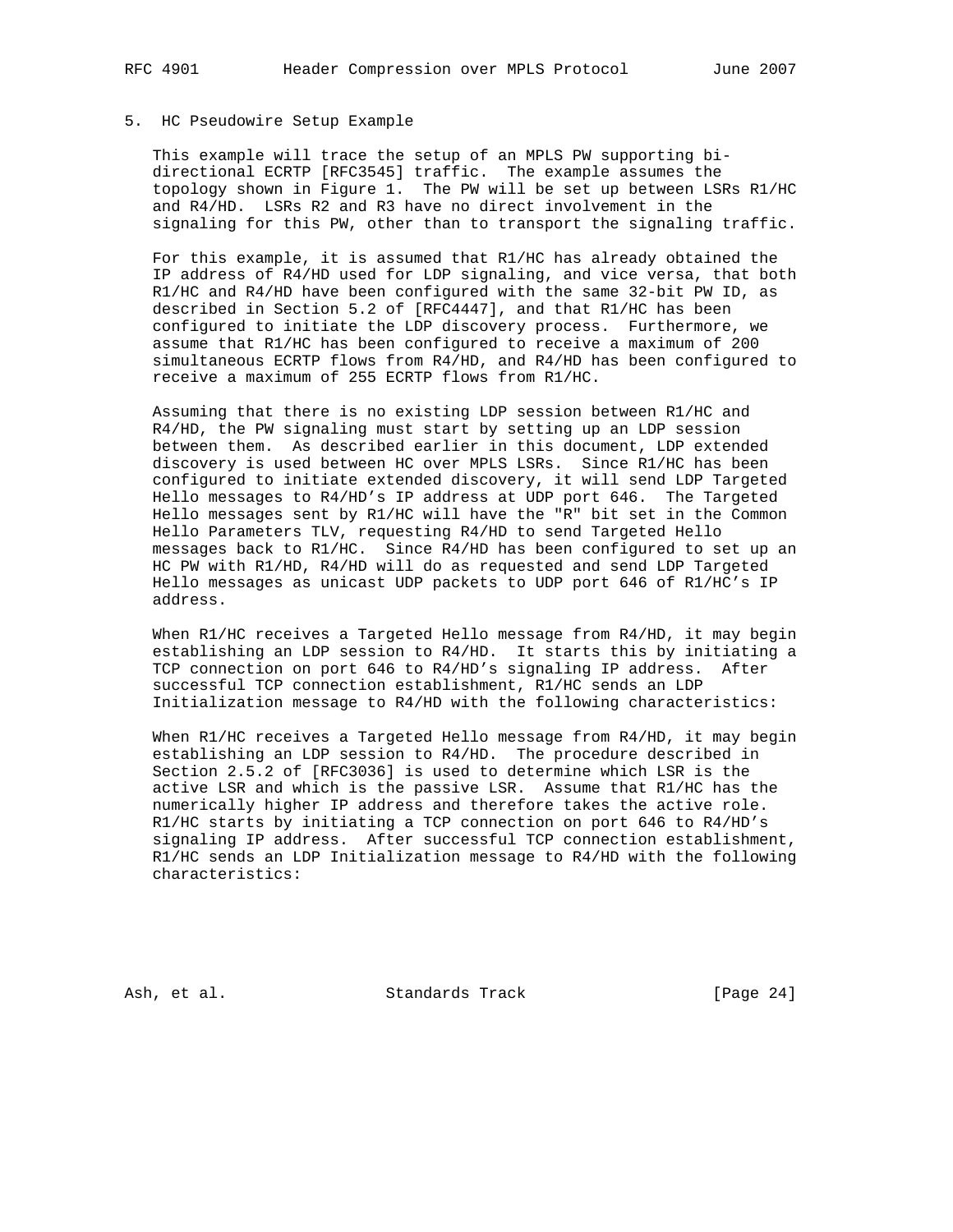- o Common Session Parameters TLV:
	- A bit = 0 (Downstream Unsolicited Mode)
	- D bit = 0 (Loop Detection Disabled)
	- PVLim = 0 (required when D bit = 0)
	- Receive LDP identifier (taken from R4/HD's Hello message)
		- > 4 octets LSR identifier (typically an IP address with IPv4)
		- > 2 octet Label space identifier (typically 0)
- o No Optional Parameters TLV

 Following the LDP session initialization state machine of Section 2.5.4 of [RFC3036], R4/HD would send a similar Initialization message to R1/HD. The primary difference would be that R4/HD would use the LDP identifier it received in R1/HC's Hello message(s) as the Receive LDP identifier. Assuming that all other fields in the Common Session Parameters TLV were acceptable to both sides, R1/HC would send an LDP Keepalive message to R4/HD, R4/HD would send a LDP Keepalive message to R1/HC, and the LDP session would become operational.

 At this point, either R1/HC or R4/HD may send LDP Label Mapping messages to configure the PW. The Label Mapping message sent by a particular router advertises the label that should be used at the bottom of the MPLS label stack for all packets sent to that router and associated with the particular PW. The Label Mapping message sent from R1/HC to R4/HD would have the following characteristics:

```
 o FEC TLV
```
- FEC Element type 0x80 (PWid FEC Element, as defined in [RFC4447]
- Control Parameter bit = 1 (Control Parameter present)
- $-$  PW type =  $0x001B$  (ECRTP [RFC3545])
- Group ID as chosen by R1/HC
- PW ID = the configured value for this PW, which must be the same as that sent in the Label Mapping message by R4/HD
- Interface Parameter Sub-TLVs
	- > Interface MTU sub-TLV (Type 0x01)
	- > CRTP/ECRTP/IPHC HC over MPLS configuration sub-TLV (Type 0x0F)
		- + Type = 2 (From RFC 3544)
		- + Length = 16
		- + TCP\_SPACE = Don't Care (leave at suggested value = 15)
		- + NON\_TCP\_SPACE = 200 (configured on R1)
		- + F\_MAX\_PERIOD = Don't Care (leave at suggested value = 256)
		- + F\_MAX\_TIME = Don't Care (leave at suggested value = 5 seconds)
		- + MAX\_HEADER = 168 (Suggested Value)
		- + Enhanced RTP-Compression Suboption
			- $&$  Type = 2
			- $&$  Length = 2
- o Label TLV contains label selected by R1, Lr1
- o No Optional Parameters

Ash, et al. Standards Track [Page 25]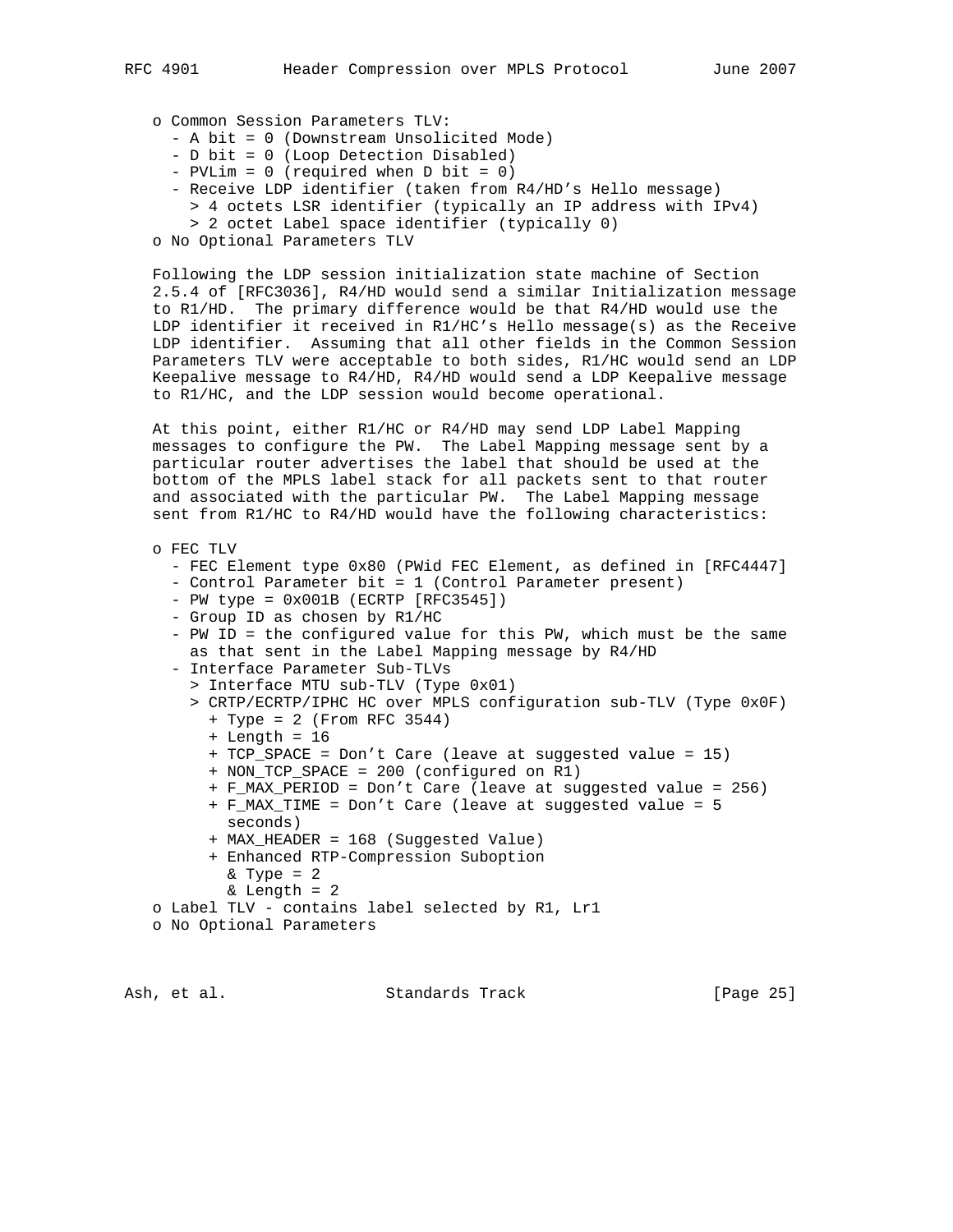The Label Mapping message sent from R4/HD to R1/HC would be almost identical to the one sent in the opposite direction, with the following exceptions:

- o R4/HD could select a different Group ID
- o The Value of NON\_TCP\_SPACE in the CRTP/ECRTP/IPHC HC over MPLS configuration sub-TLV would be 255 instead of 200, as configured on R4/HD
- o R4/HD would choose its own value for the Label TLV, Lr4

 As soon as either R1/HC or R4/HD has both transmitted and received Label Mapping Messages with the same PW Type and PW ID, that HC endpoint considers the PW established. R1/HC could send ECRTP packets using the label it received in the Label Mapping Message from R4/HD, Lr4, and could identify received ECRTP packets by the label it had sent to R4/HD, Lr1. And vice versa.

 In this case, assume that R1/HC has an IPv4 RTP flow to send to R4/HD that it wishes to compress using the ECRTP PW just set up. The RTP flow is G.729 media with 20 bytes of payload in each RTP packet. In this particular case, the IPv4 identifier changes by a small constant value between consecutive packets in the stream. In the RTP layer of the flow, the Contributing Source Identifiers count is 0. R1/HC decides to use 8-bit Context Identifiers for the compressed flow. Also, R1/HC determines that compression in this particular flow should be able to recover from the loss of 2 consecutive packets without requiring re-synchronization of the context (i.e., the "N" value from [RFC3545] is 2).

The first  $3$  (N + 1) packets of this flow would be sent as FULL\_HEADER packets. The MPLS and PW headers at the beginning of these packets would be formatted as follows:

| 0 1 2 3 4 5 6 7 8 9 0 1 2 3 4 5 6 7 8 9 0 1 2 3 4 5 6 7 8 9 0 1                                               |                           |                        |  |
|---------------------------------------------------------------------------------------------------------------|---------------------------|------------------------|--|
|                                                                                                               |                           |                        |  |
| Label                                                                                                         | Exp                       | S<br>TTL               |  |
| XX                                                                                                            | XX                        | XX                     |  |
|                                                                                                               | -+-+-+-+-+-+-+-+-+-+-+-+- | -+-+-+-+-+-+--         |  |
| Label                                                                                                         | Exp                       | S<br>TTL               |  |
| Lr4                                                                                                           | XX                        | > 0                    |  |
|                                                                                                               |                           | -+-+-+-+-+-+-+-+-+-+-+ |  |
| $\begin{array}{c c c c c} & & \text{Pkt Type} & & \text{Length} \\ \hline 0 & 0 & 0 & 0 & 2 & 62 \end{array}$ | Res                       |                        |  |
| $ 00\rangle$                                                                                                  |                           |                        |  |
| -+-+-+-+-+-+-+-+-+-+-+-+-+-+-+-+-                                                                             |                           |                        |  |
|                                                                                                               |                           |                        |  |
|                                                                                                               |                           |                        |  |
| == FULL HEADER                                                                                                |                           |                        |  |

Ash, et al. Standards Track [Page 26]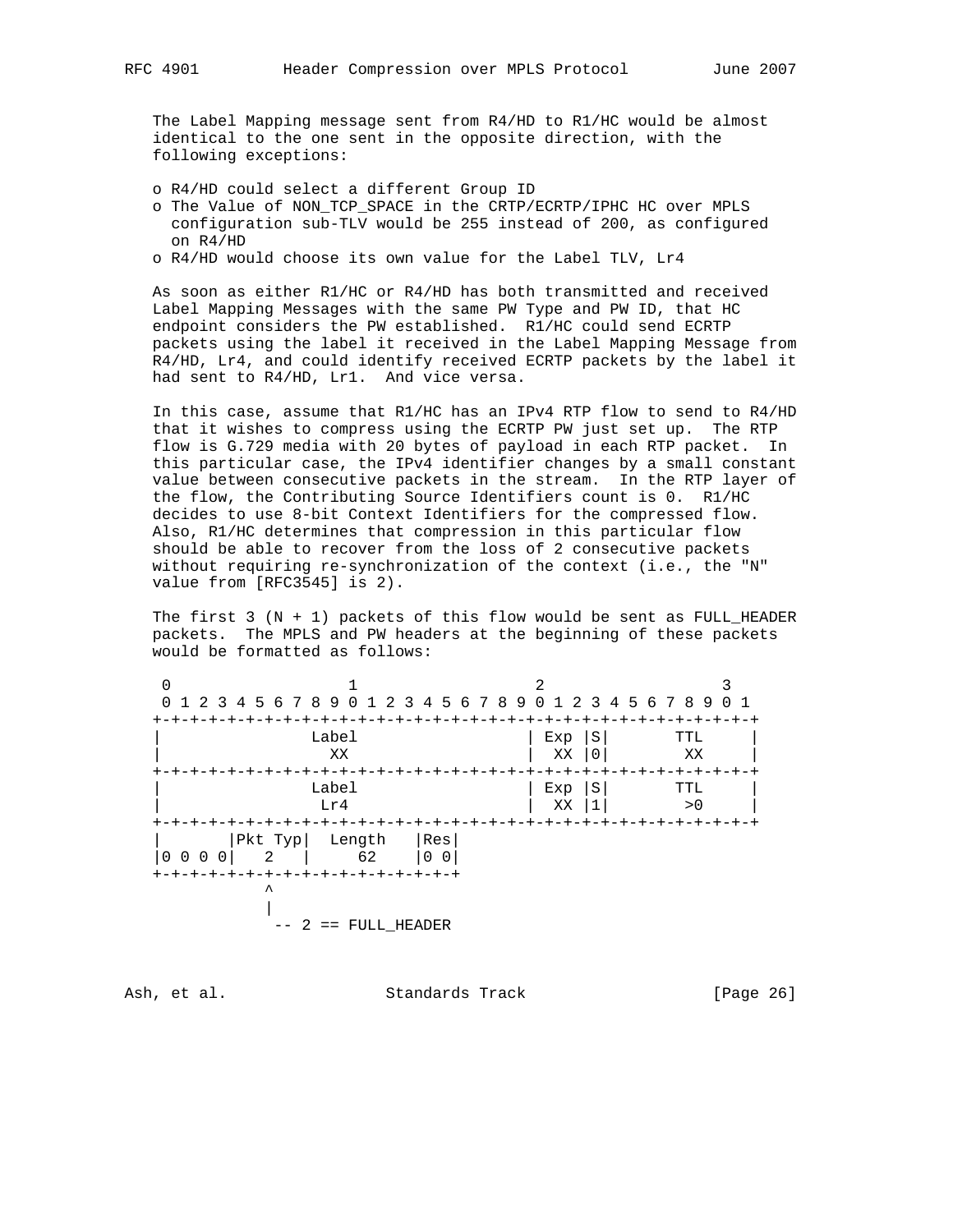where XX signifies either

a. value determined by the MPLS routing layer

b. don't care

 Immediately following the above header would come the FULL\_HEADER packet as defined in [RFC3545], which basically consists of the IP/UDP/RTP header, with the IP and UDP length field replaced by values encoding the CID, sequence number, and "generation", as defined in [RFC3545]. The length field value of 62 comprises:

 o 2 bytes of HC control parameter (included in the above diagram) o 20 bytes of the IP header portion of the RFC 3545 FULL\_HEADER o 8 bytes of the UDP header portion of the RFC 3545 FULL\_HEADER o 12 bytes of the RTP header portion of the RFC 3545 FULL\_HEADER o 20 bytes of G.729 payload

 The next 3 RTP packets from this flow would be sent as COMPRESSED\_UDP\_8, to establish the absolute and delta values of the IPv4 identifier and RTP timestamp fields. These packets would use the same ECRTP CID as the previous 3 FULL\_HEADER packets. The MPLS and PW headers at the beginning of these packets would be formatted as follows:

|                   | 0 1 2 3 4 5 6 7 8 9 0 1 2 3 4 5 6 7 8 9 0 1 2 3 4 5 6 7 8 9          |              |                       |                                                |              |            |
|-------------------|----------------------------------------------------------------------|--------------|-----------------------|------------------------------------------------|--------------|------------|
|                   |                                                                      | Label<br>XX  |                       | -+-+-+-+-+-+-+-+-+-+-+-+-+-+-+-+-+-+-+-<br>Exp | S<br>XX   0  | TTL<br>XX  |
|                   |                                                                      | Label<br>Lr4 |                       | -+-+-+-+-+-+-+-+-+-+-+-+-+-+-+-+-+-+-+<br>Exp  | S<br>$XX$  1 | TTL<br>> 0 |
| $0\quad 0\quad 0$ | Pkt Typ Length<br>0 8 136<br>+-+-+-+-+-+-+-+-+-+-+-+-+-+-+-+-+-<br>⋏ |              | Res<br>0 <sub>0</sub> | +-+-+-+-+-+-+-+-+-+-+-+-+-+-+                  |              |            |

 $--$  8 == COMPRESSED\_UDP\_8

 There is no change in the MPLS label stack between the FULL\_HEADER packets and the COMPRESSED\_UDP packets. The HC control parameter changes to reflect another ECRTP packet type following the control parameter, and a change of packet length. The length changes because the new packet type more compactly encodes the headers. The length field value of 36 comprises:

Ash, et al. Standards Track [Page 27]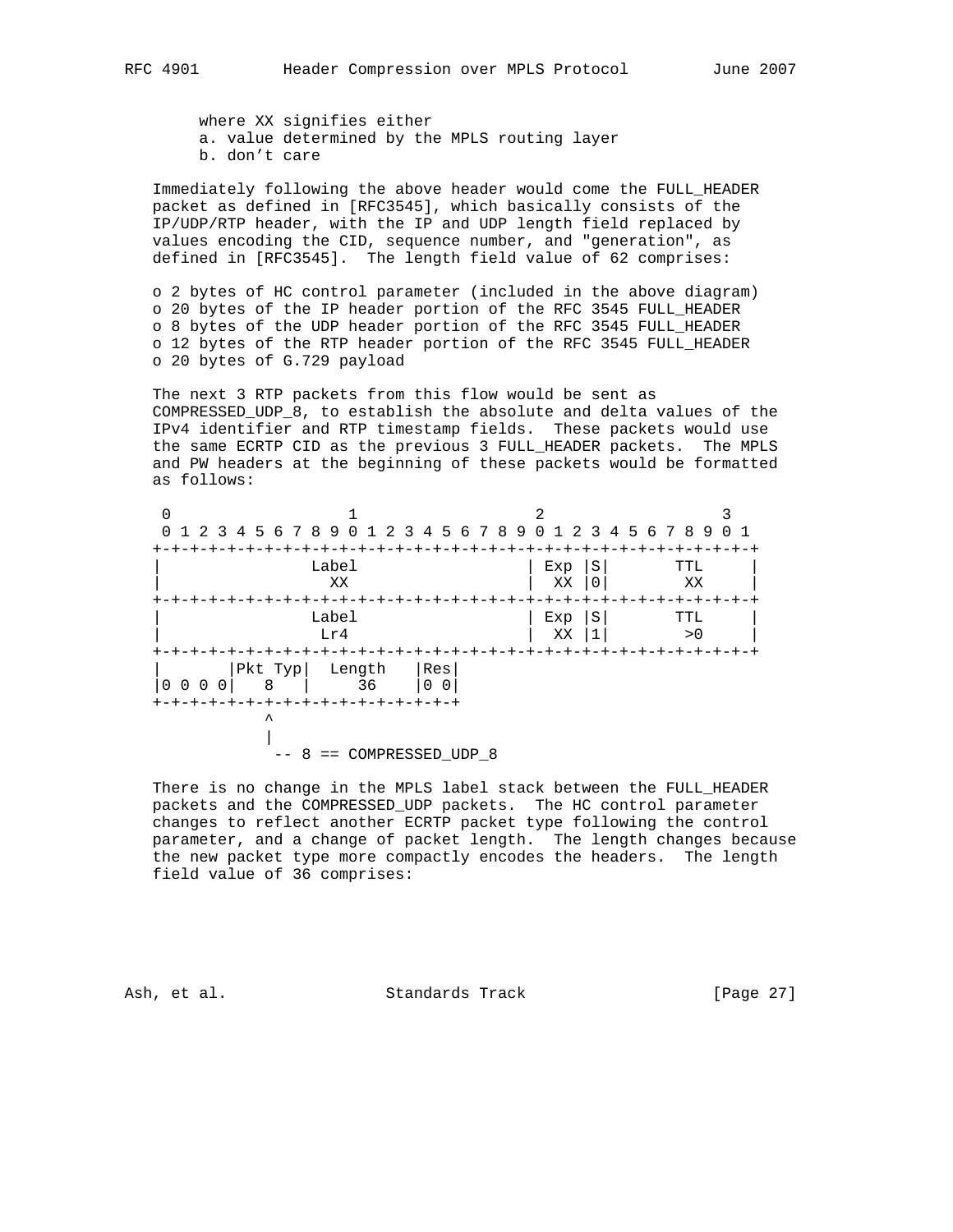- o 2 bytes of HC control parameter (included in the above diagram)
- o 1 byte of CID
- o 2 bytes of COMPRESSED\_UDP fields that are not octet-aligned:
	- 4 bits of COMPRESSED\_UDP flags
	- 4 bits of sequence number
	- 5 bits of COMPRESSED UDP extension flags
	- 3 bits MUST\_BE\_ZERO
- o 2 bytes of UDP checksum or HDRCKSUM
- o 1 byte of delta IPv4 ID
- o 2 bytes of delta RTP timestamp (changes by 160 in this case, differential encoding will encode as 2 bytes)
- o 2 bytes of absolute IPv4 ID
- o 4 bytes of absolute RTP timestamp
- o 20 bytes of G.729 payload

 After the context for the IPv4 ID and RTP timestamp is initialized. Subsequent packets on this flow, at least until the end of the talk spurt or until there is some other unexpected change in the IP/UDP/RTP headers, may be sent as COMPRESSED\_RTP\_8 packets. Again, the same MPLS stack would be used for these packets, and the same value of the CID would be used in this case as for the packets described above. The MPLS and PW headers at the beginning of these packets would be formatted as follows:

| 0 1 2 3 4 5 6 7 8 9 0 1 2 3 4 5 6 7 8 9 0 1 2 3 4 5 6 7 8 9 0 1 |                            |     |     |   |                            |  |
|-----------------------------------------------------------------|----------------------------|-----|-----|---|----------------------------|--|
|                                                                 |                            |     |     |   |                            |  |
|                                                                 | Label                      |     | Exp | S | TTL                        |  |
|                                                                 | XX                         |     | XX  |   | XX                         |  |
|                                                                 |                            |     |     |   | -+-+-+-+-+-+-+-+-+-+-+-+   |  |
|                                                                 | Label                      |     | Exp | S | TTL                        |  |
|                                                                 | Lr4                        |     | XX  |   | > 0                        |  |
|                                                                 |                            |     |     |   | +-+-+-+-+-+-+-+-+-+-+-+-+- |  |
|                                                                 |                            | Res |     |   |                            |  |
| $0\quad0$<br>0                                                  |                            | 00  |     |   |                            |  |
| -+-+-+-+-+-+-+-+-+-+-+-+-+-+-+-                                 |                            |     |     |   |                            |  |
|                                                                 |                            |     |     |   |                            |  |
|                                                                 |                            |     |     |   |                            |  |
|                                                                 | $-- 6 == COMPRESSED RTP 8$ |     |     |   |                            |  |

 The HC control parameter again changes to reflect another ECRTP packet type following the control parameter, and shorter length associated with an even more compact encoding of headers. The length field value of 26 comprises:

Ash, et al. Standards Track [Page 28]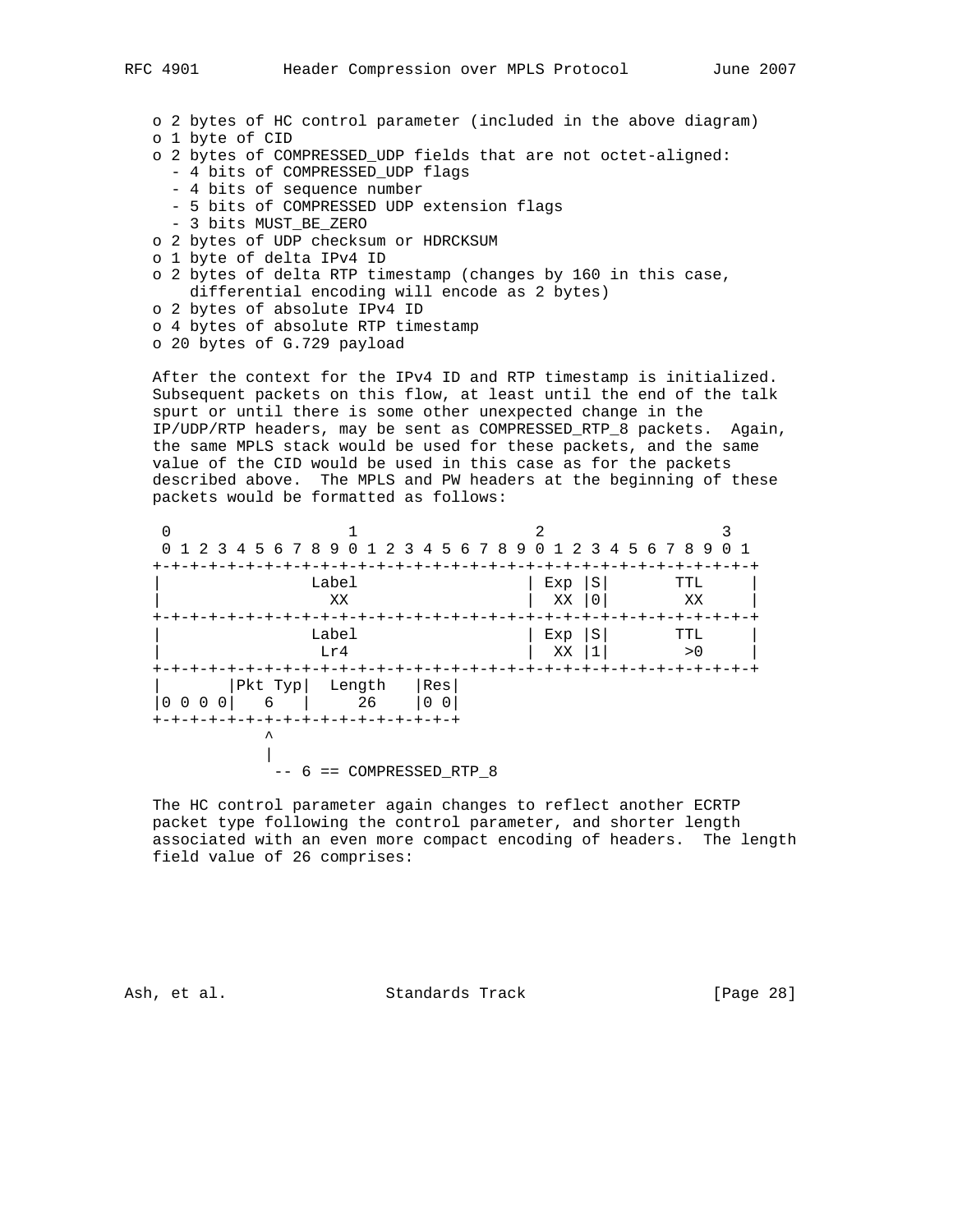- o 2 bytes of HC control parameter (included in the above diagram)
- o 1 byte of CID
- o 1 byte COMPRESSED\_UDP fields that are not octet-aligned:
	- 4 bits of COMPRESSED\_RTP flags
	- 4 bits of sequence number
- o 2 bytes of UDP checksum or HDRCKSUM
- o 20 bytes of G.729 payload

 Additional flows in the same direction may be compressed using the same basic encapsulation, including the same PW label. The CID that is part of the HC protocol is used to differentiate flows. For traffic in the opposite direction, the primary change would be the PW label, Lr4, used in the example above would be replaced by the label Lr1 that R1/HC provides to R4/HD.

6. Security Considerations

 MPLS PW security considerations in general are discussed in [RFC3985] and [RFC4447], and those considerations also apply to this document. This document specifies an encapsulation and not the protocols that may be used to carry the encapsulated packets across the PSN, or the protocols being encapsulated. Each such protocol may have its own set of security issues, but those issues are not affected by the encapsulations specified herein.

 The security considerations of the supported HC protocols [RFC2507, RFC2508, RFC3095, RFC3095bis, RFC3545] all apply to this document as well.

7. Acknowledgements

 The authors appreciate valuable inputs and suggestions from Loa Andersson, Scott Brim, Stewart Bryant, Spencer Dawkins, Adrian Farrel, Victoria Fineberg, Eric Gray, Allison Mankin, Luca Martini, Colin Perkins, Kristofer Sandlund, Yaakov Stein, George Swallow, Mark Townsley, Curtis Villamizar, and Magnus Westerlund.

8. IANA Considerations

 As discussed in Section 4.1, PW type values have been assigned by IANA, as follows:

 0x001A ROHC Transport Header-compressed Packets [RFC3095bis] 0x001B ECRTP Transport Header-compressed Packets [RFC3545] 0x001C IPHC Transport Header-compressed Packets [RFC2507] 0x001D CRTP Transport Header-compressed Packets [RFC2508]

Procedures for registering new PW type values are given in [RFC4446].

Ash, et al. Standards Track [Page 29]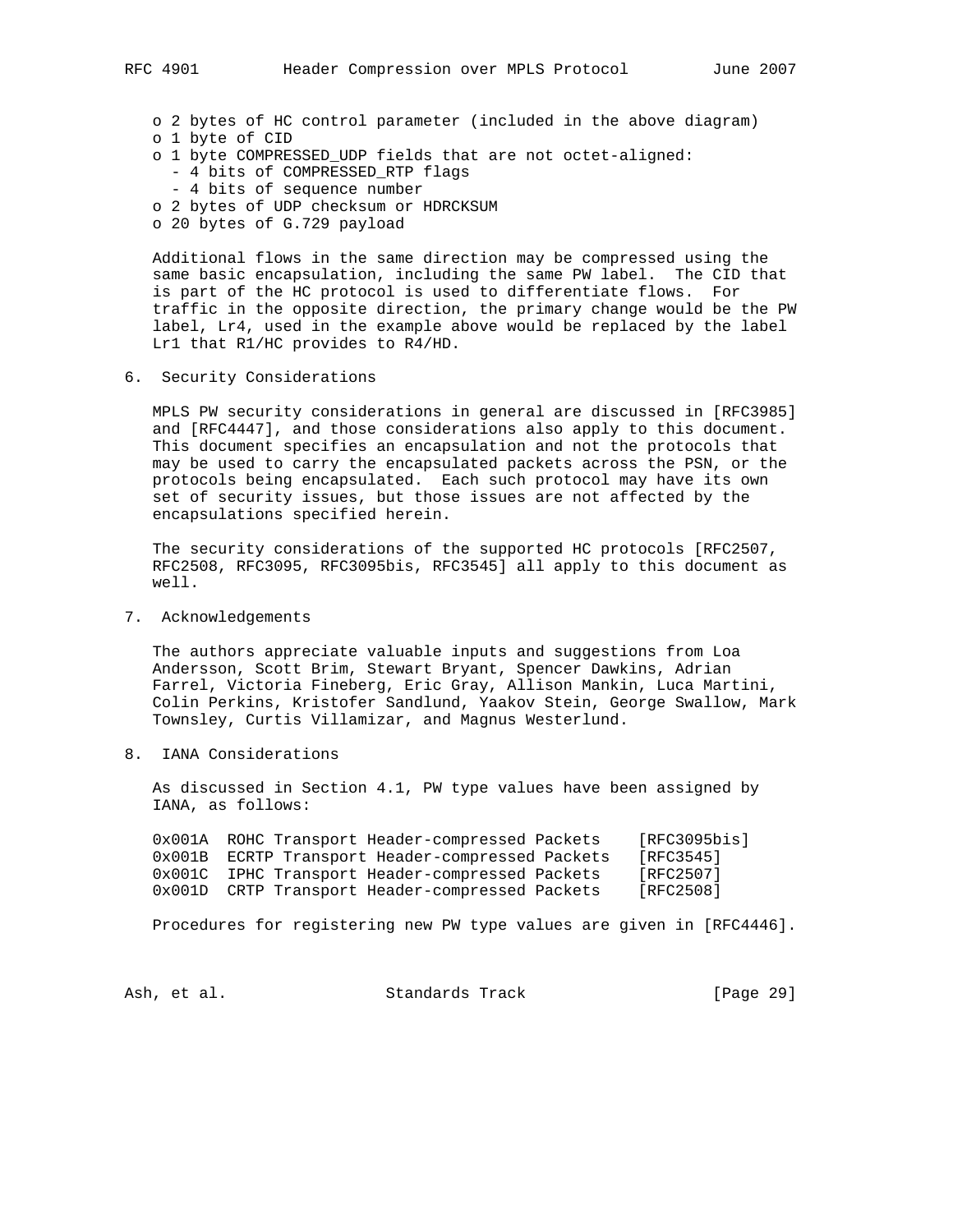As discussed in Section 4.2, Pseudowire Interface Parameter Sub-TLV type values have been specified by IANA, as follows:

|                | Parameter ID Length | Description                                                       | Reference |
|----------------|---------------------|-------------------------------------------------------------------|-----------|
|                |                     |                                                                   |           |
| $0 \times 0$ D |                     | up to 256 bytes ROHC over MPLS configuration RFC 4901<br>RFC 3241 |           |
| $0 \times 0 F$ | up to 256 bytes     | CRTP/ECRTP/IPHC HC over MPLS RFC 4901<br>configuration RFC 3544   |           |

 As discussed in Section 4.3, IANA has defined a new registry, "Header Compression Over MPLS HC Control Parameter Packet Type". This is a four-bit value. Packet Types 0 through 10 are defined in Section 4.3 of this document. Packet Types 11 to 15 are to be assigned by IANA using the "Expert Review" policy defined in [RFC2434].

- 9. Normative References
	- [RFC2119] Bradner, S., "Key words for use in RFCs to Indicate Requirement Levels", RFC 2119, March 1997.
	- [RFC3031] Rosen, E., Viswanathan, A., and R. Callon, "Multiprotocol Label Switching Architecture", RFC 3031, January 2001.
	- [RFC3036] Andersson, L., Doolan, P., Feldman, N., Fredette, A., and B. Thomas, "LDP Specification", RFC 3036, January 2001.
	- [RFC3241] Bormann, C., "Robust Header Compression (ROHC) over PPP", RFC 3241, April 2002.
	- [RFC3544] Engan, M., Casner, S., Bormann, C., and T. Koren, "IP Header Compression over PPP", RFC 3544, July 2003.
	- [RFC4447] Martini, L., Ed., Rosen, E., El-Aawar, N., Smith, T., and G. Heron, "Pseudowire Setup and Maintenance Using the Label Distribution Protocol (LDP)", RFC 4447, April 2006.

Ash, et al. Standards Track [Page 30]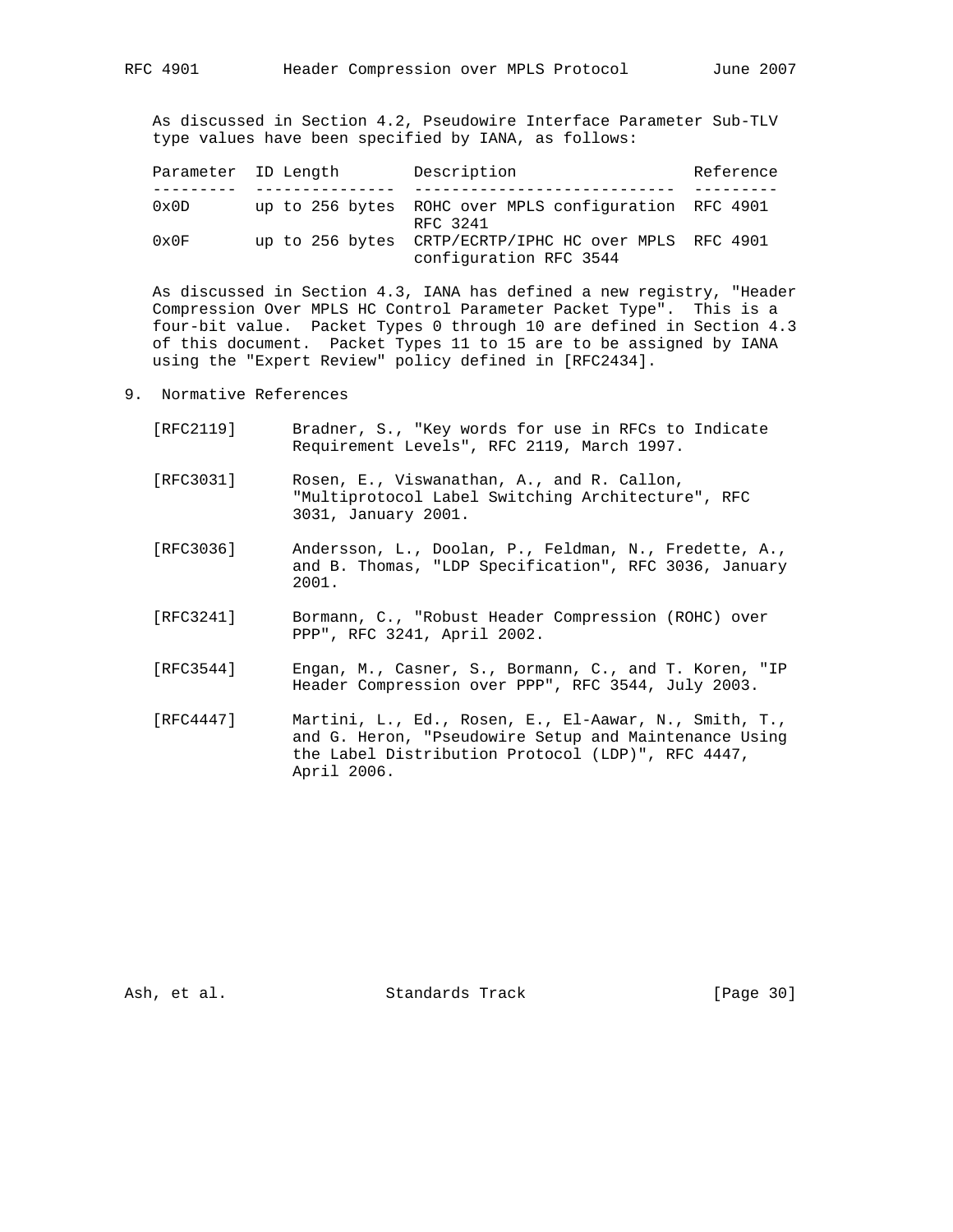# 10. Informative References

- [ECMP-AVOID] Swallow, G., Bryant, S., and L. Andersson, "Avoiding Equal Cost Multipath Treatment in MPLS Networks", Work in Progress, February 2007.
- [REORDER-EVAL] Knutsson, C., "Evaluation and Implementation of Header Compression Algorithm ECRTP", http://epubl.luth.se/ 1402-1617/2004/286/LTU-EX-04286-SE.pdf.
- [RFC1332] McGregor, G., "The PPP Internet Protocol Control Protocol (IPCP)", RFC 1332, May 1992.
- [RFC1661] Simpson, W., Ed., "The Point-to-Point Protocol (PPP)", STD 51, RFC 1661, July 1994.
- [RFC2434] Narten, T. and H. Alvestrand, "Guidelines for Writing an IANA Considerations Section in RFCs", BCP 26, RFC 2434, October 1998.
- [RFC2472] Haskin, D. and E. Allen, "IP Version 6 over PPP", RFC 2472, December 1998.
- [RFC2507] Degermark, M., Nordgren, B., and S. Pink, "IP Header Compression", RFC 2507, February 1999.
- [RFC2508] Casner, S. and V. Jacobson, "Compressing IP/UDP/RTP Headers for Low-Speed Serial Links", RFC 2508, February 1999.
- [RFC3095] Bormann, C., et al., "RObust Header Compression (ROHC): Framework and four profiles: RTP, UDP, ESP, and uncompressed", RFC 3095, July 2001.
- [RFC3095bis] Jonsson, L-E. Pelletier, G., and K. Sandlund, "The RObust Header Compression (ROHC) Framework", Work in Progress, November 2006.
- [RFC3209] Awduche, D., et al., "RSVP-TE: Extensions to RSVP for LSP Tunnels," RFC 3209, December 2001.
- [RFC3544] Koren, T., et al., "IP Header Compression over PPP," RFC 3544, July 2003.
- [RFC3545] Koren, T., et al., "Compressing IP/UDP/RTP Headers on Links with High Delay, Packet Loss, and Reordering," RFC 3545, July 2003.

|  | Ash, et al. | Standards Track |  | [Page 31] |  |  |
|--|-------------|-----------------|--|-----------|--|--|
|--|-------------|-----------------|--|-----------|--|--|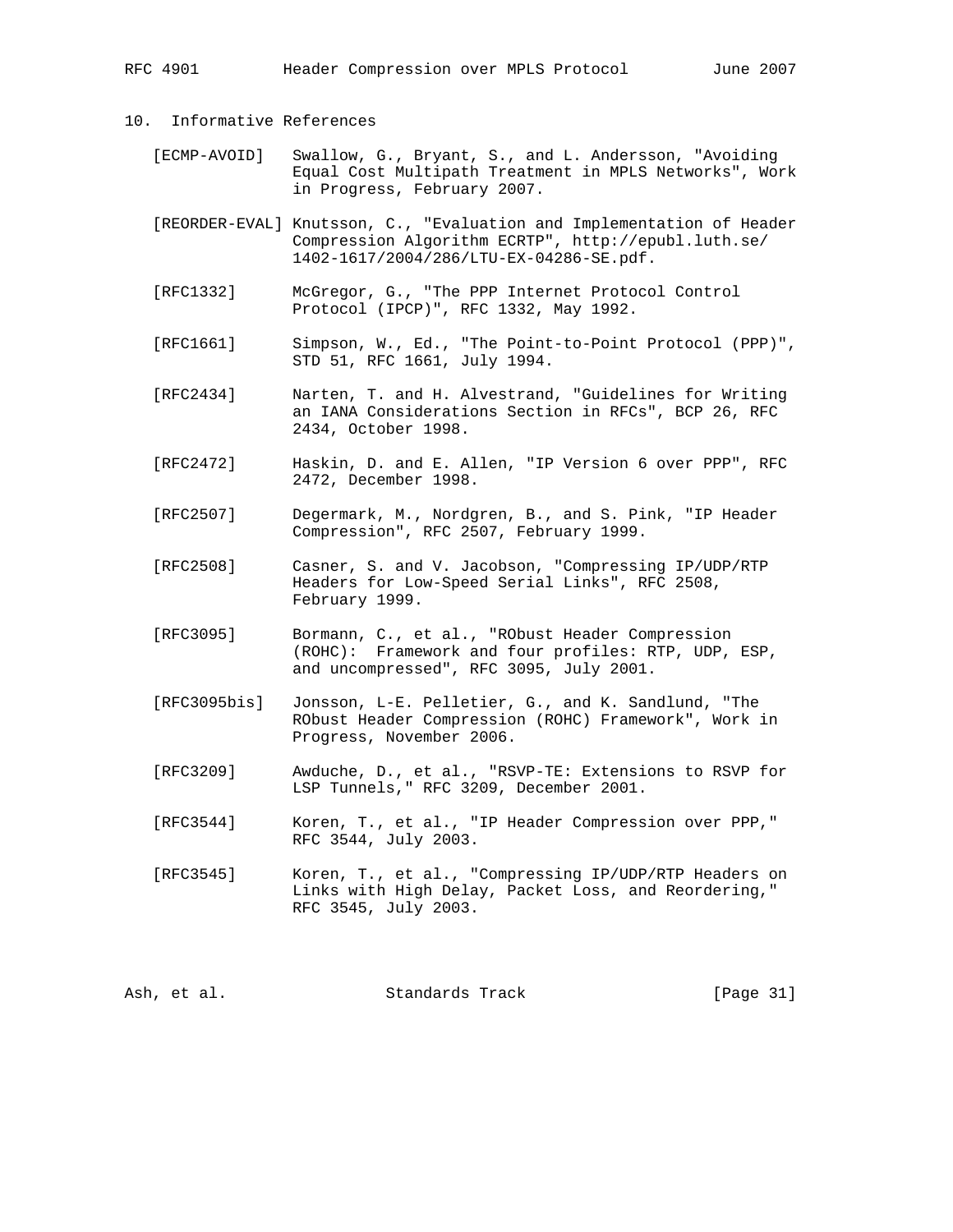- [RFC3246] Davie, B., et al., "An Expedited Forwarding PHB (Per- Hop Behavior)," RFC 3246, March 2002.
- [RFC3270] Le Faucheur, F., et al., "Multi-Protocol Label Switching (MPLS) Support of Differentiated Services," RFC 3270, May 2002.
- [RFC3550] Schulzrinne, H., et al., "RTP: A Transport Protocol for Real-Time Applications," RFC 3550, July 2003.
- [RFC3843] Jonsson, L-E. and G. Pelletier, "RObust Header Compression (ROHC): A Compression Profile for IP", RFC 3843, June 2004.
- [RFC3985] Bryant, S., Pate, P., "Pseudo Wire Emulation Edge-to- Edge (PWE3) Architecture," RFC 3985, March 2005.
- [RFC4224] Pelletier, G., et al., "RObust Header Compression (ROHC): ROHC over Channels that can Reorder Packets," RFC 4224, January 2006.
- [RFC4247] Ash, G., Goode, B., Hand, J., "Requirements for Header Compression over MPLS", RFC 4247, November 2005.
- [RFC4364] Rosen, E., Rekhter, Y., "BGP/MPLS IP Virtual Private Networks (VPN)s", RFC 4364, February 2006.
- [RFC4385] Bryant, S., et al., "Pseudowire Emulation Edge-to-Edge (PWE3) Control Word for Use over an MPLS PSN," RFC 4385, February 2006.
- [RFC4446] Martini, L., et al., "IANA Allocations for Pseudo Wire Edge To Edge Emulation (PWE3)," RFC 4446, April 2006.
- [RFC4815] Jonsson, L-E., Sandlund, K., Pelletier, G., and P. Kremer, "RObust Header Compression (ROHC): Corrections and Clarifications to RFC 3095", RFC 4815, February 2007.

Ash, et al. Standards Track [Page 32]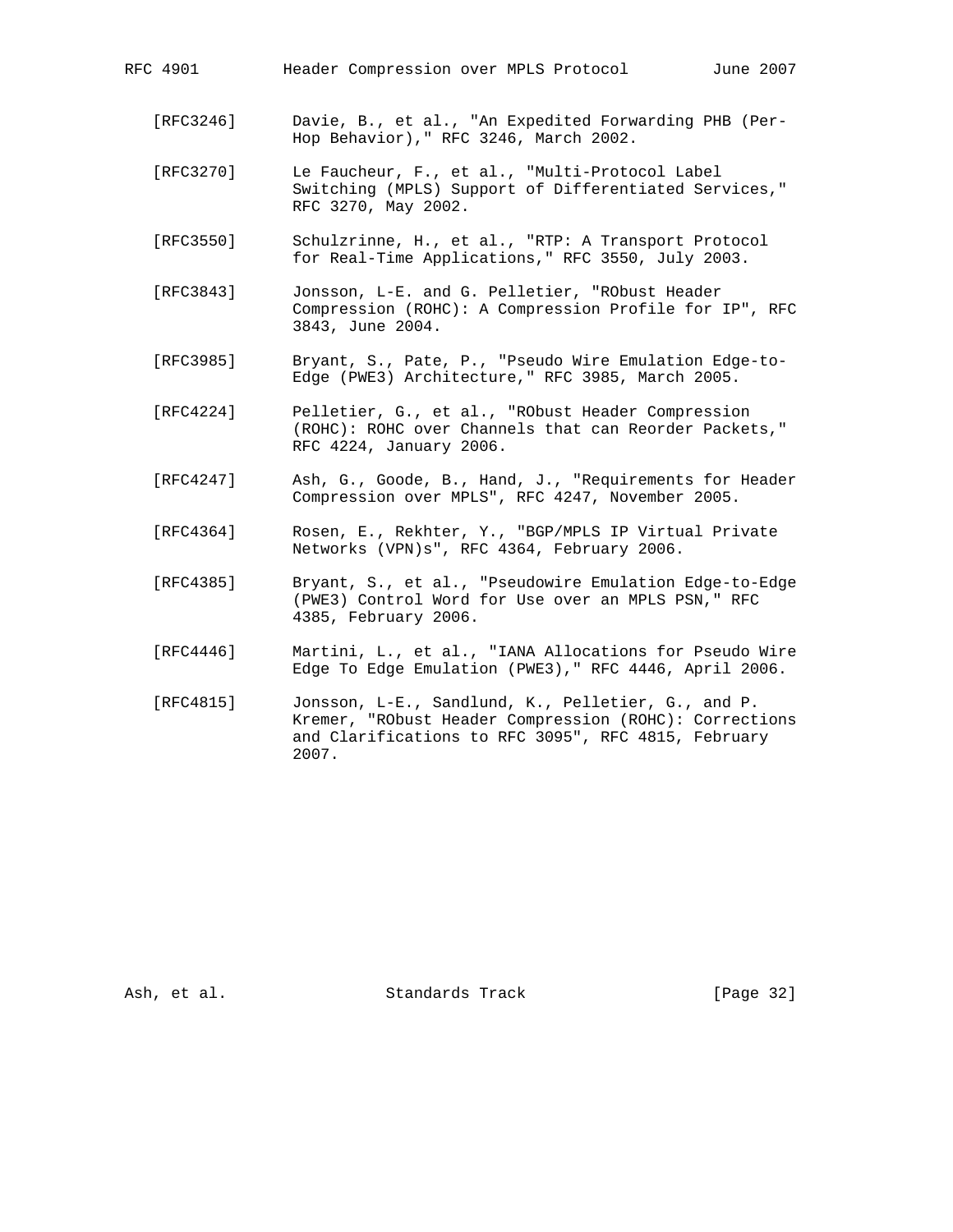11. Contributors

 Besides the editors listed below, the following people contributed to the document:

 Bur Goode AT&T Phone: +1 203-341-8705 EMail: bgoode@att.com

 Lars-Erik Jonsson Optand 737 SE-831 92 Ostersund, Sweden Phone: +46 70 365 20 58 EMail: lars-erik@lejonsson.com

 Raymond Zhang Infonet Services Corporation 2160 E. Grand Ave. El Segundo, CA 90025 USA EMail: zhangr@bt.infonet.com

Editors' Addresses

 Jerry Ash AT&T Email: gash5107@yahoo.com

 Jim Hand AT&T Room MT A2-1A03 200 Laurel Avenue Middletown, NJ 07748, USA Phone: +1 732-420-3017 EMail: jameshand@att.com

 Andrew G. Malis Verizon Communications 40 Sylvan Road Waltham, MA 02451 USA EMail: andrew.g.malis@verizon.com

Ash, et al. Standards Track [Page 33]